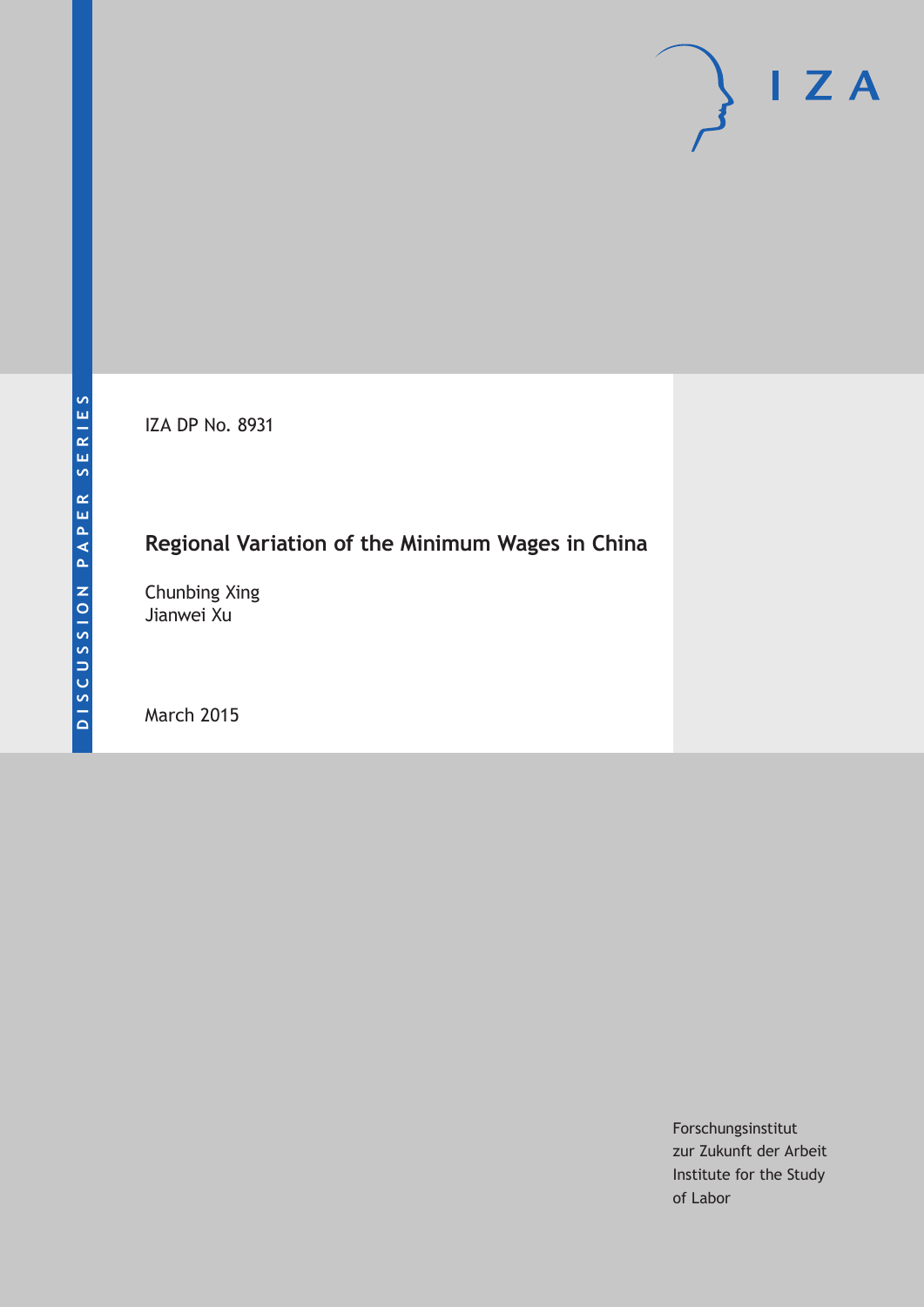# **Regional Variation of the Minimum Wages in China**

### **Chunbing Xing**

*Beijing Normal University and IZA*

### **Jianwei Xu**

*Beijing Normal University*

### Discussion Paper No. 8931 March 2015

IZA

P.O. Box 7240 53072 Bonn **Germany** 

Phone: +49-228-3894-0 Fax: +49-228-3894-180 E-mail: iza@iza.org

Any opinions expressed here are those of the author(s) and not those of IZA. Research published in this series may include views on policy, but the institute itself takes no institutional policy positions. The IZA research network is committed to the IZA Guiding Principles of Research Integrity.

The Institute for the Study of Labor (IZA) in Bonn is a local and virtual international research center and a place of communication between science, politics and business. IZA is an independent nonprofit organization supported by Deutsche Post Foundation. The center is associated with the University of Bonn and offers a stimulating research environment through its international network, workshops and conferences, data service, project support, research visits and doctoral program. IZA engages in (i) original and internationally competitive research in all fields of labor economics, (ii) development of policy concepts, and (iii) dissemination of research results and concepts to the interested public.

IZA Discussion Papers often represent preliminary work and are circulated to encourage discussion. Citation of such a paper should account for its provisional character. A revised version may be available directly from the author.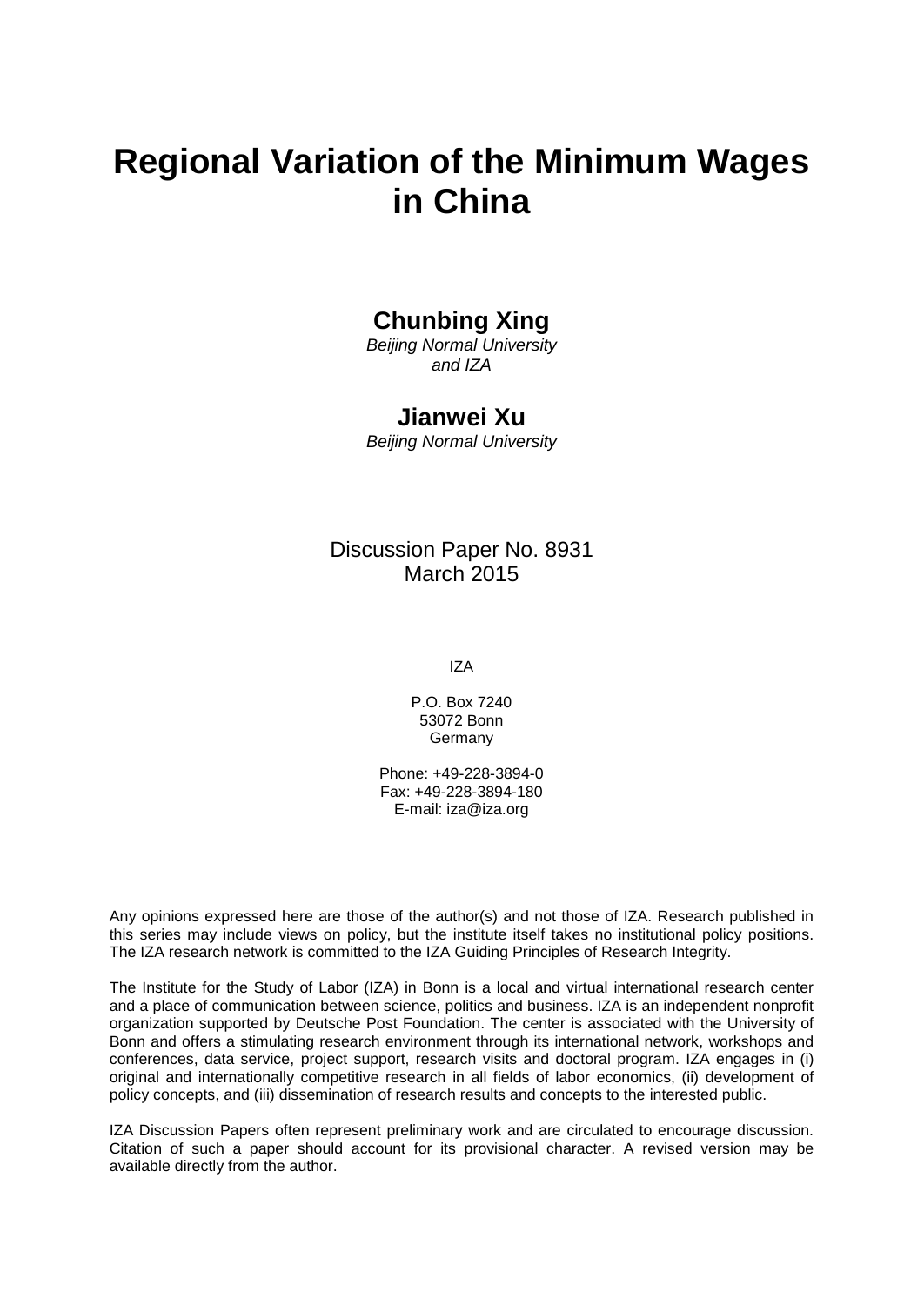IZA Discussion Paper No. 8931 March 2015

# **ABSTRACT**

### **Regional Variation of the Minimum Wages in China**

This paper analyzes the regional variation of minimum wage in China. We first introduce the institutional background of China's minimum wage policy, and then describe the regional variation of the minimum wages using detailed minimum wage data since the late 1990s. Large regional variation exists in the period studied, and the regional variation has been declining since the late 1990s. Economic factors, including GDP, economic structure, consumption level, are the main determinants for the large regional variation in the minimum wages. There is weak evidence suggesting that the regional variation is influenced by political factors, such as competition of local officials.

JEL Classification: J3, E2

Keywords: minimum wage, regional variation, China

Corresponding author:

Chunbing Xing School of Economics and Business Administration Beijing Normal University No. 19 Xinjiekouwai Dajie Beijing, 100875 China E-mail: [xingchb@bnu.edu.cn](mailto:xingchb@bnu.edu.cn)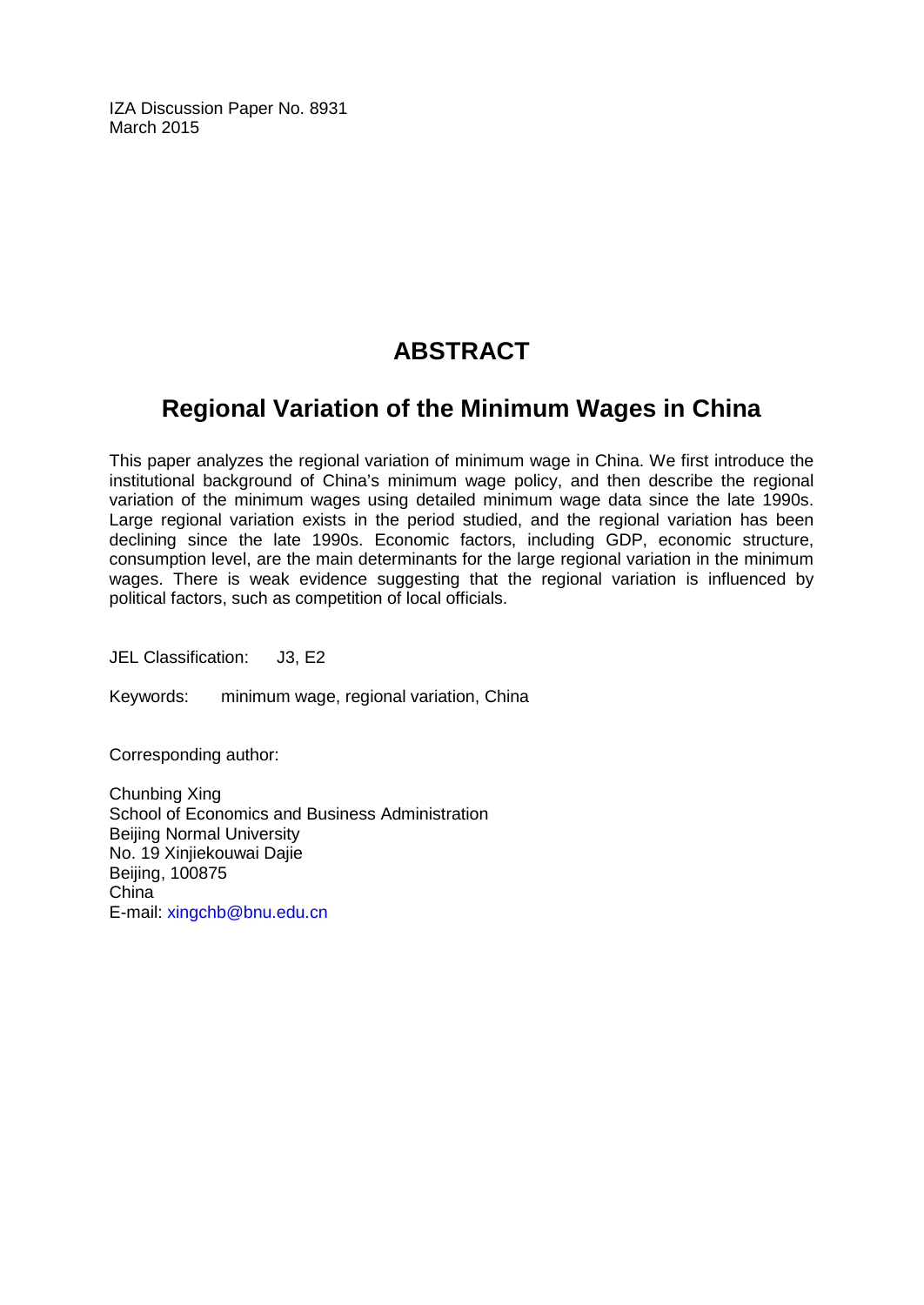#### **1. Introduction**

Wages in China were set by the authority in the earlier economic regime of central planning, and no labor market existed. With the establishment of socialist market economy, the labor market has become to function (Chi et al., 2012). Employers have autonomy to hire and fire workers, and the workers have more freedom to choose employers. The wages are mainly determined by the labor market conditions. As a result, wage inequality increases. In particular, the low wages of those disadvantaged workers (less educated, young workers, laid-off workers, rural-to-urban migrants) constitute a major contributor to the rising wage inequality (Xing and Li, 2012).

The minimum wage policy was supposed to serve several purposes including increasing the income of low-paid workers, guaranteeing living standard of their families, and reducing income inequality of the whole economy. Different countries set minimum wages according to their economic development levels and the employment situations. Some countries set a uniform minimum wage for the whole country, while others set minimum wages for different regions, industries, or employment of different characteristics such as age, gender, and education levels. The complication of the minimum wage policy varies considerably across countries (Rani et al., 2013). In China, the minimum wages vary across regions, and existing studies use variation of this dimension (as well as temporal variation) to identify the effect of minimum wage policy on wages, employment, inequality, etc (See Fang and Lin, 2014; Yang and Gunderson, 2014). However, little is known about the factors that influence the regional variation of the minimum wages. This paper aims to describe the institutional background for the determination of regional minimum wages, and to explore various mechanisms behind this variation.

It seems natural to allow minimum wages to vary across regions given the large regional gap in economic development and the regional segmentation of the labor market (Kanbur and Zhang, 2005). As China's economy grows fast, and also the economic structure (including the regional pattern) changes fast, the regional pattern of minimum wages is also expected to change. But this depends on the procedure of how the minimum wages are adjusted. In practice, local governments initiate the process by bringing forth a minimum wage adjustment schedule, taking consideration of the economic development, consumption level, and employment situation. This plan forms the basis for negotiation between the local government and representatives of the employers and employees. Therefore, minimum wages are not only influenced by the economic development of different localities, but also influenced by the bargaining power of these parties.

To better understand the determination of minimum wages, we first describe the procedure for the adjustment of local minimum wages. Then we describe the regional variation of the minimum wage using detailed minimum wage data. Finally, we explain the regional variation in the minimum wages using city level variables collected from the city statistical yearbook. We find that a large regional variation during the period studied. Economic development factors, including GDP, economic structure, consumption level, are the main driving force for the large regional variation in minimum wages. There also is weak evidence suggesting that the regional variation is influenced by political factors, such as competition between officials of different locations.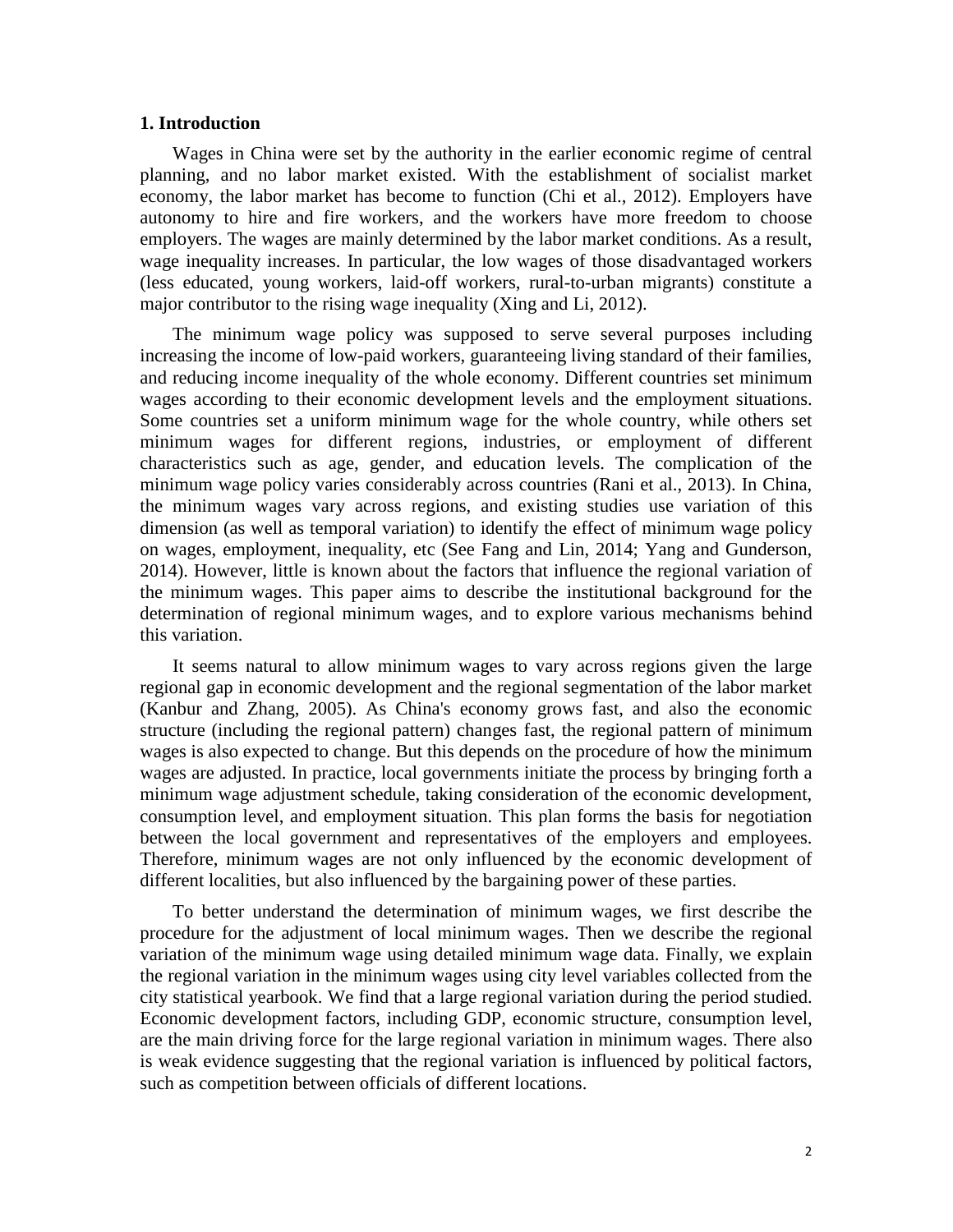The paper is related to a growing literature that studies the promotion competition between local officials (Zhou and Li, 2005). Existing studies show that this competition (like a tournament model) played an important role in China's economic growth. The basic story is as follows: Officials who are more capable of producing high GDP growth have higher probability of being promoted. This provides a strong incentive for local officials to take measures to boost the local economy. Zhang (2013) and Guo et al. (2014) indicates that personal characteristics of the local officials have a significant effect on the local policies such as the supply of land for different uses. As the minimum wage policy might influence the local economy in many ways (firm profits, firm's location choice, employment), it serves as a potential instrument of this competition.

This paper is also related to studies in other countries emphasizing the political factors in the determination of minimum wages. Flinn (2010:10), for example, documents the fierce political conflicts regarding whether the federal government should set minimum wages for each states. Sobel (1999) asks whether the adjustment of the minimum wage is influenced by political factors other than economic factors. He finds that the power of unions plays an important role.

This paper is organized as follows. The second section introduces the institutional background of the minimum wage policy. Section 3 introduces the data. Section 4 describes the regional variation in minimum wages and its trend. Section 5 uses econometric model to explore the factors that influence the regional variation of the minimum wage. Section 6 explores the variation in the time when new minimum wages were implemented. Section 7 discusses the implications of our results for reforming China's minimum wage policy. Section 8 concludes.

#### **2. Institutional background of the minimum wage policy**

China's minimum wage policy came into shape in the early 1990s. In late 1993, the former Ministry of Labor issued Provisions of Minimum Wage, the first document on the minimum wage policy. This policy did not have substantive effect because it is poorly implemented. In 2004, the Provisions of Minimum Wage was amended substantially by the Ministry of Human Resources and Social Security. The new provisions are different from the old version in the following aspects: (1) minimum wages are applicable to all enterprises including the town and village enterprises (TVEs), privately or individually owned enterprises, and non-profit organizations like schools and hospitals. (2) Hourly minimum wages was introduced into the system, which is applied to part-time employment. (3) The new regulation requires local governments to adjust the minimum wage at least once in every two years. (4) It requires the local government to publicize the minimum wages through public media. (5) The enforcement of the minimum wage policy is strengthened.

As a result of this new regulation, employers are more likely to abide the regulations as the punishment for the violation of this provision has increased significantly (it could be as high as five times of the wages detained). Meanwhile, the department of human resource and social security of the local government has the authority to inspect the enforcement of the minimum wage regulations within its jurisdiction. Unions of different levels can monitor the implementation of the minimum wage, and they can demand enforcement and penalty if violation of the minimum wage provisions was found.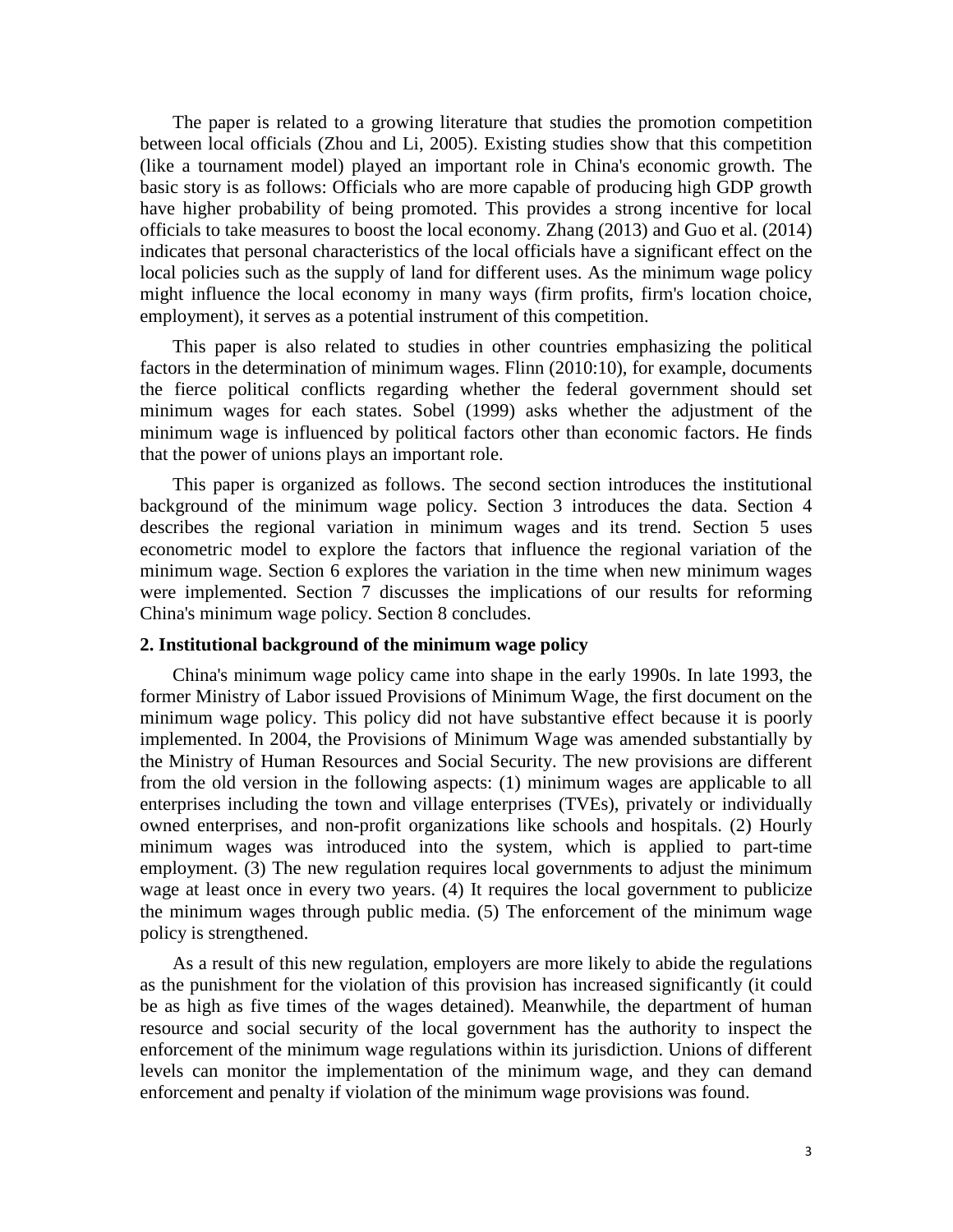The minimum wages are different across regions. Local governments play a dominant role in the process of adjusting minimum wages. The basic procedure is as follows: The department of human resources and social security at the provincial level (including province, autonomous regions, and municipalities administered directly by the central government) works out a minimum wage schedule for negotiation. This schedule is made according to the guidance of the central government (the Ministry of Human Resource and Social Security), which is usually a guideline for calculating minimum wages taking into consideration of various factors. These firstly include factors influencing the living standard of people in poverty such as urban consumer price index and the subsistence expenditure of the urban residents. As minimum wages above the equilibrium market wages will increase the labor cost of the employers and therefore reduce employment, employment situation should also be considered. Finally, the minimum wage should be adjusted according to whether it includes the social security fees and housing funds paid by the employees.

Economic development level varies a lot within a province, and the provincial government usually applies several minimum wages according to the economic development level of different regions. Generally speaking, the provincial capital city has the highest minimum wage, while remote poor regions apply the lowest. Even for the provincial capital city, it may include some relatively poor counties in suburban areas, which may choose lower minimum wages.

This adjustment plan will then be negotiated between several parties, including the provincial government, provincial level unions, association of entrepreneurs/enterprises, and chamber of commerce. The local government of the lower level can also influence the minimum wage schedule. For example, local government of the prefecture level city may negotiate a lower level minimum wage (or simply choose a lower level of minimum wage) due to the concern that high minimum wages are harmful for local governments to attract investment and to create employment.

After reaching an agreement, the plan will often be submitted to the provincial executive meetings for discussion. The provincial executive meeting is usually convened by the governor or the vice governor of a province. Thus provincial leaders can also influence the minimum wage policies, the influence depending on the power and preference of the leaders. In particular, the local officials need to compete for higher positions. The minimum wage policy might be an instrument in the competition. First, minimum wage could be a direct measure for the welfare of the local residents, with higher minimum wages representing a higher economic development level and higher living standard. Thus the local officials tend to set a higher minimum wage, a so-called keep-up-with-the-Joneses effect. On the other hand, a high minimum wage might be harmful for the economy by deterring investments and reducing employment, because from the perspective of the employers, a region with lower minimum wage seems more attractive due to lower labor cost. But, there also are some local governments, who believe that higher minimum wage will help them attract skilled workers.<sup>1</sup> Whether these incentives (mechanisms) exist, and to what extent they matter are subject to empirical investigation.

<span id="page-5-0"></span>l

<sup>&</sup>lt;sup>1</sup> Shenzhen for example: http://www.cnr.cn/2004news/internal/200505310023.html.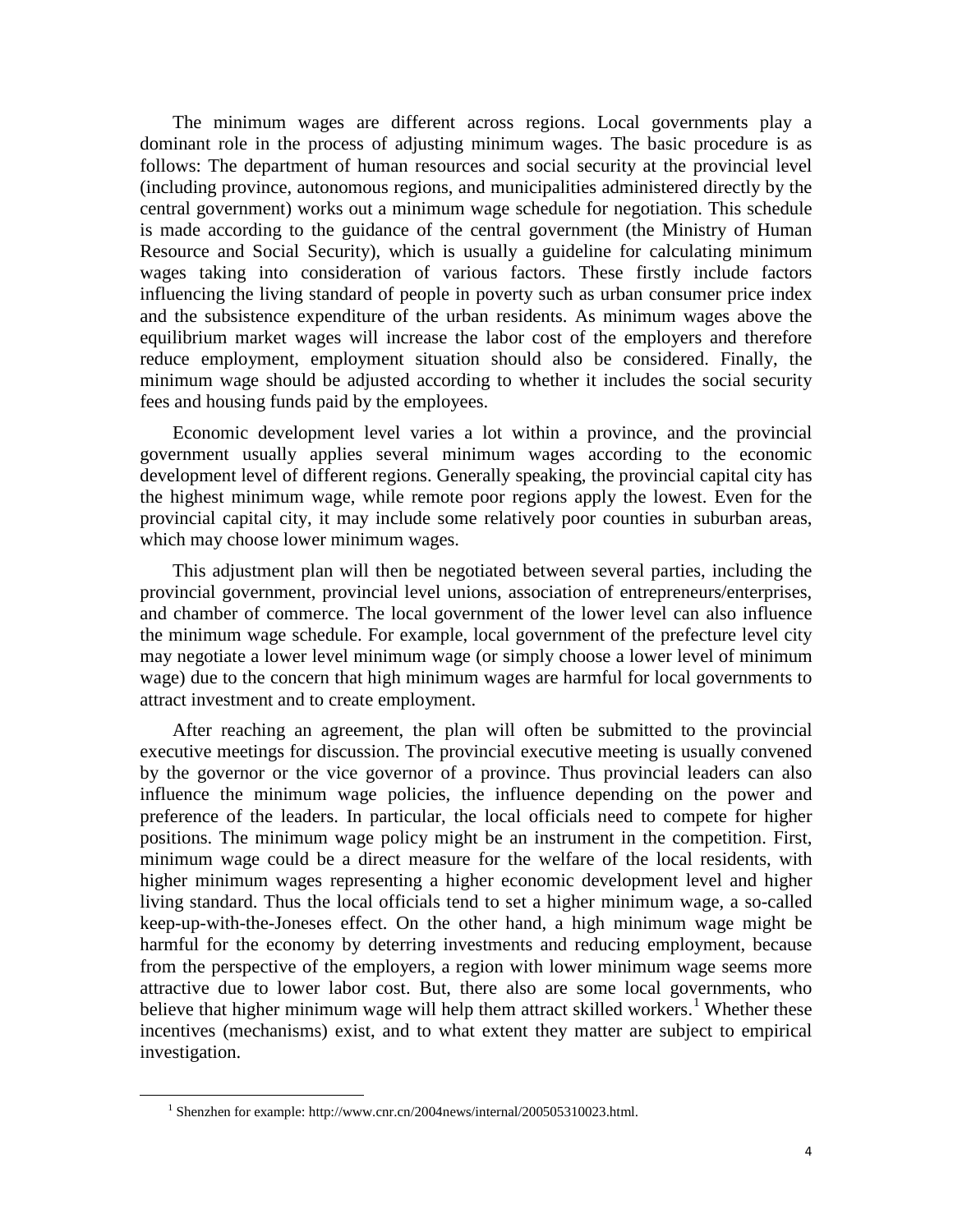The minimum wage policy determined by the provincial government will then be submitted to the Ministry of Human Resources and Social Security for approval. It should be ratified by the All China Federation of Trade Unions and All China Federation of Industry and Commerce. This minimum wage adjustment policy should be publicized through the government gazette and at least one local newspaper within 7 days of approval.

The Minimum Wage Provisions issued in 2004 requires the local (provincial) government to adjust the minimum wages at least once in every two years, but does not mandate the exact date of the adjustment. Local governments often choose different dates to announce the newly adjusted minimum wage policy.

#### **3. Data**

We use several data sets in the following analysis. The minimum wage data is collected from various websites as every province publishes them once new minimum wages are determined. When a province publishes the minimum wage policy, it declares the minimum wage levels applicable to various regions or it allows local government to choose appropriate levels. Different from other studies, we use the most detailed (disaggregated) minimum wage data. Second, we collect city level information from the China City Statistical Yearbook, including the average wages for the urban workers, GDP growth rate, GDP per capita, employment, unemployment, actually utilized FDI.

As the minimum wage was not adjusted in the beginning of a year, we average the minimum wage according to the months applicable within a year. In addition, in order to match our minimum wage data with the city level variables, we also calculated weighted average of the minimum wages using the employment of the region where the minimum wages are applicable, and the formula is as follows:

$$
MW_{ct} = \frac{\sum_{j \in c} MW_{jet} * employ_{jet}}{\sum_{j \in c} employ_{jet}}
$$

Among which,  $MW_{ict}$  is the minimum wage in county j of city c at time t, employ<sub>ict</sub> is the employment of the same region at time t. Using a similar formula, we are able to calculate the minimum wage at the provincial level. Having detailed minimum wage information has the advantage that we cannot only have different measures of the regional minimum wage (highest level and lowest level of the minimum wages, in addition to the weighted average of the minimum wage), but also can describe the regional variation more fully. For example, we can calculate the variance (or standard deviation) of the minimum wage within a city or within a province.

Finally, in addition to the absolute value of the minimum wages, we also investigate the relative minimum wage levels, which is the minimum wage divided by the average wage of all the workers in the region. The formula is as follows:

$$
MW_{ct} = \frac{\sum_{j \in c} MW_{ict} * employ_{jct}}{AW_{c}} / \sum_{j \in c} employ_{jct}
$$

 $AW<sub>ct</sub>$  is the average wage in city c at time t, which can be obtained from the Chinese City Statistical Yearbook. *MWjct* and *employjct* are as previously defined.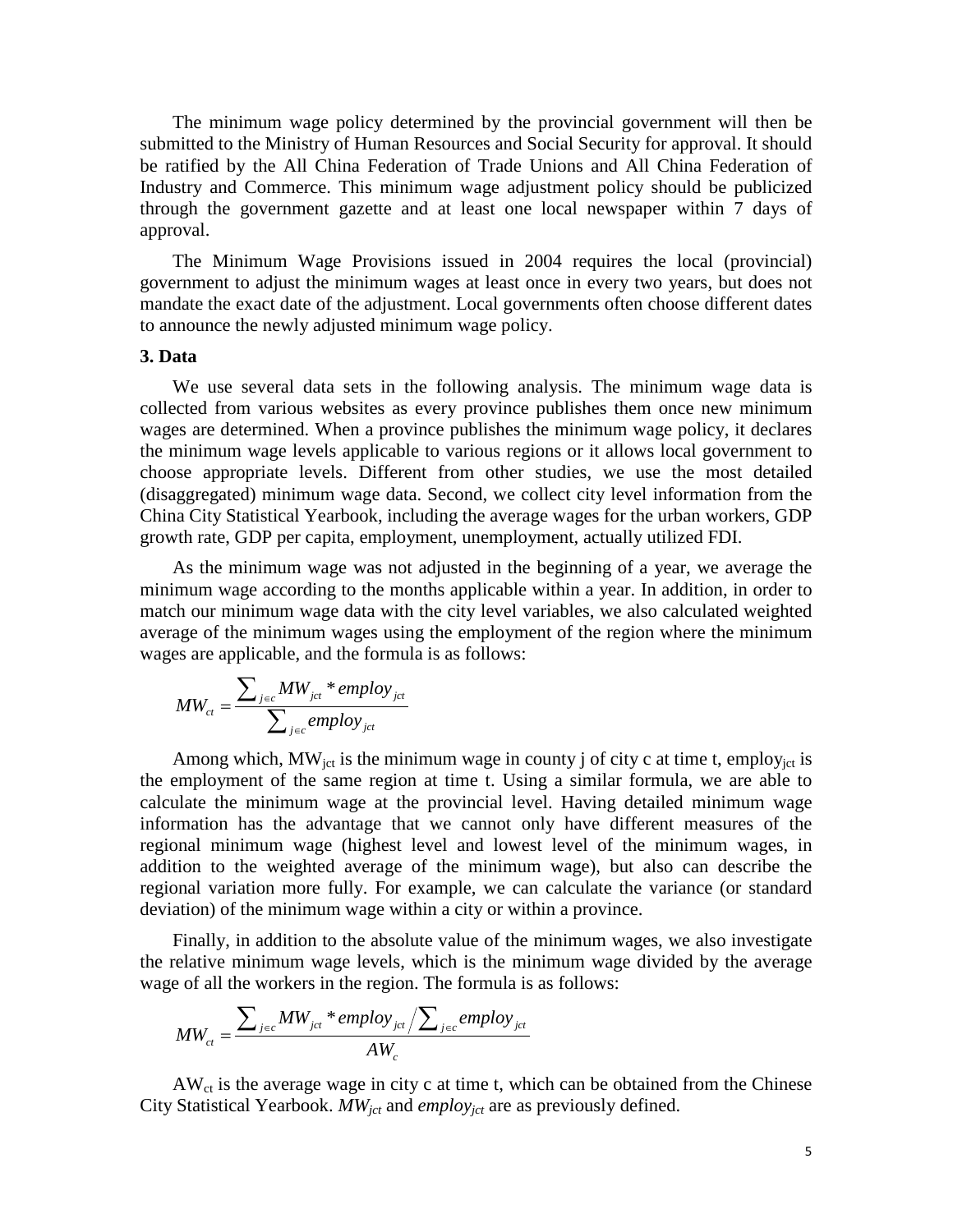#### **4. Regional variation of minimum wage and its evolution**

Before describing the regional variation of the minimum wage, we investigate the trend of minimum wages at the national level. [Figure 1](#page-17-0) shows that the average minimum wage for the whole nation increased significantly between 2004 and 2010. However, the increase for the minimum wage is relatively slower than that of the wages for urban workers. As a result, the ratio of minimum wage over average wages decreased significantly during this period.

[Figure 2](#page-18-0) is the scatter of minimum wages over time. Each circle in this figure represents the minimum wage of a county. We can see that the minimum wage varies a lot across regions within China, and that the regional variation does not shrink over time. As the minimum wages are mainly determined by the provincial level government and representatives of the employers and employees, panels B-D investigate the regional variation in the minimum wage at the provincial level, each circle representing one province: panel B is about the average minimum wages, and it shows a increasing variation in the minimum wages over time. Panel C plots the highest minimum wages for each province in different years. There seems no trend of increased dispersion in the minimum wages, which may suggest that the economic developments converge for provincial capital cities. One the other hand, if we look at the lowest minimum wages within each province and look at the regional variation within China, the differential increased significantly during the period we investigated.

Next, we first calculate the average minimum wage for each province and then calculate the regional variation of the minimum wages. The solid line in [Figure 3-](#page-19-0)A shows the standard deviation of the provincial minimum wages in absolute value. It suggests that the regional gaps in minimum wages have increased significantly first in [2](#page-5-0)004 and then in  $2011<sup>2</sup>$  However, if we calculate the standard deviation for the natural log of the minimum wages, the regional variation actually decreased (see the dashed line in [Figure 3-](#page-19-0)A).

[Figure 3-](#page-19-0)B reports the average number of minimum wages applied within a province and such a number for the whole China in each year. The solid line in the figure shows that the number of minimum wages for a representative province decreased significantly. In 2004, an average province applied over five minimum wages, and by 2012 it has decreased to less than four. If we count minimum wages of different levels for China as a whole, the number increased in recent years. This seemingly contradictory phenomenon is caused by the fact that different provinces become less likely to have minimum wages of the same level than before.

[Figure 3-](#page-19-0)C further reports another dimension of the regional variation for the minimum wages, namely the ratio of the highest over the lowest minimum wages (highto-low or HL ratio) for each province and for China. Again, the regional gap appears to have decreased from the late 1990s. In around 2000, the ratio was 1.5 for an average province and it decreased to 1.3 by 2012. The same pattern is also observed for the whole country, with the ratio decreasing from 3.5 in around 2000 to 2.5 in 2012.

l

<span id="page-7-0"></span> $2$  The pattern does not change if we use the highest or lowest minimum wages within a province.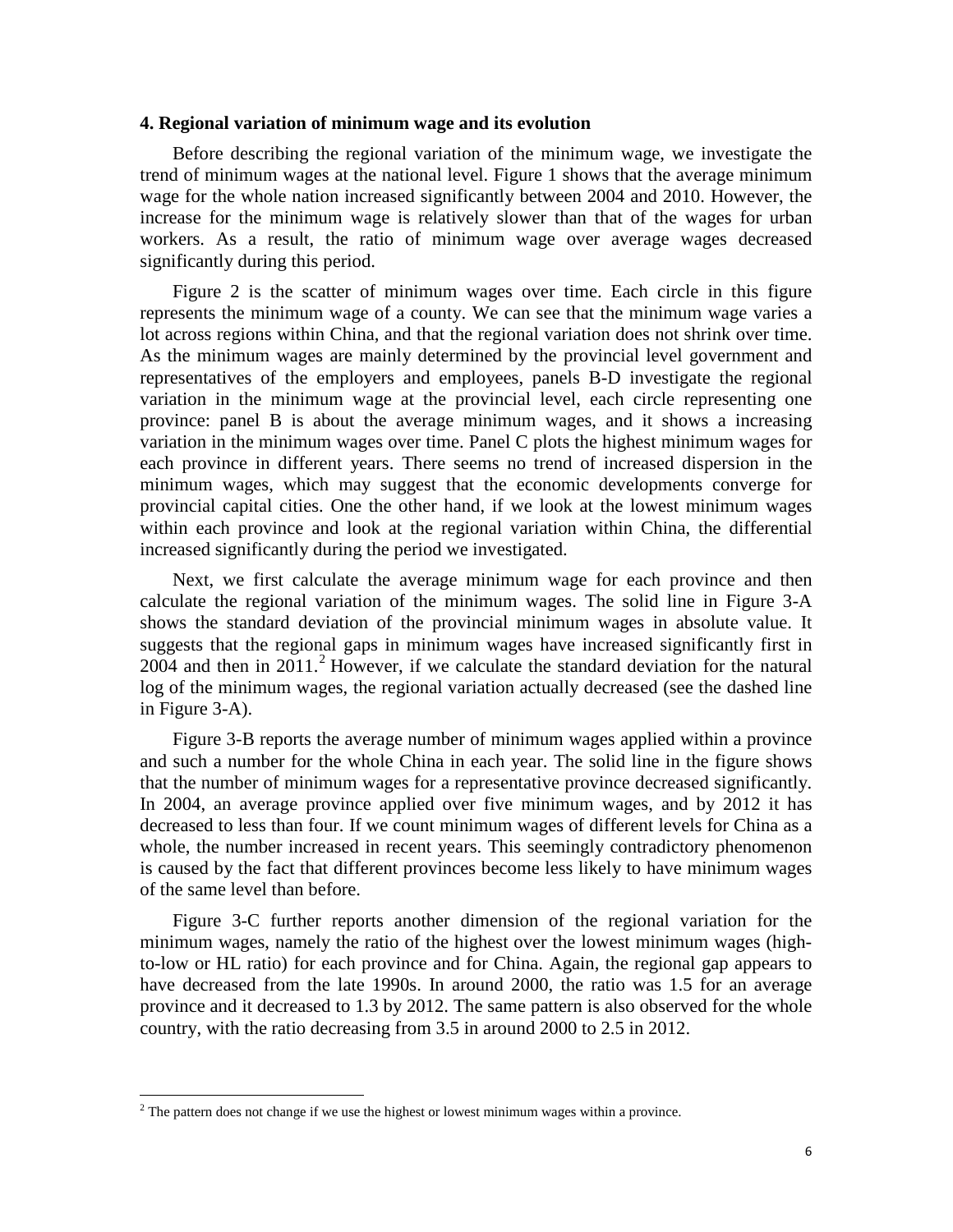There is large heterogeneity for different provinces in terms of the regional variation within a province. [Table 1](#page-20-0) reports the regional gap of minimum wages within each province in 2004 and 2012. In 2004, the minimum wages were low in most provinces, ranging from 253 (Jiangxi province) to 603 (Shanghai) RMB. Guangdong province applied minimum wages of 14 levels: Shenzhen applied the highest minimum wage (607 RMB), while Heyuan applied the lowest (288 RMB), the high-to-low ratio reaching 2.07.  $3$  This is consistent with the fact that the development within Guangdong is regionally unbalanced, with Shenzhen and Guangzhou having high economic growth while other inner cities grew slower. Provinces that applied minimum wages of 10 levels also include Anhui and Liaoning. In 2012, no province had over ten minimum wages. Guangdong applied six, following Anhui (7). The high-to-low ratio also decreased for over two-thirds of the provinces.

We run regressions of the number of minimum wages and the HL ratio within a province on provincial characteristics to explore associated factors, and the results are reported in [Table 2.](#page-21-0) Panel A of [Table 2](#page-21-0) shows that both measures are positively associated with provincial population, especially in more recent years (2000-2007); they are also positively associated with rural-urban income gap and the degree of openness (measured as the ratio of trade volume over GDP), but the correlations are sometime insignificant and the correlation is stronger in earlier years (1995-1999). These patterns suggest that both the number of minimum wage levels and the HL ratios reflect the regional imbalance (heterogeneity) within a province. Other factors also influence these two measures: GDP per capita are generally positively correlated with the within province variation; the share of tertiary industry are negatively correlated with the within province variation. In the model explaining the number of minimum wage levels, the adjusted R2 is around 15%, suggesting that there are many other factors in play as well. The model is more successful in explaining the HL ratio, but still, the adjusted R2 is only around 30%.

We next consider the relative level of minimum wages, that is the ratio of minimum wage to average wage of this region. The ratio is calculated at the city level: we first calculate the average minimum wage for each city and divided it by the average wage of the same city. We can then calculate the statistics of the relative minimum wage distributions for each province, which are reported in [Table 3.](#page-22-0) The mean relative minimum wage varies a lot across provinces, ranging from 40 percent (like in Shanxi, Hebei) to 20 percent (Beijing) in 2004. The range is around 18-33 percent in 2010.

Similar to the statistics for the absolute value, there is large variation for the relative minimum wage within a province. Take Anhui province for example. In 2004, the minimum wage was only 19.5% of the average wage in the region with lowest relative minimum wage, while the highest ratio was 37%. The within province variations of relative minimum wages also vary considerable across provinces. The province with the largest standard deviation of the relative minimum wage was Hubei in 2004, which is 0.10. Beijing, Tianjin, Shanghai, and Chongqing had the lowest standard deviation, zero. Around two thirds of the provinces experienced decreases in the regional variation between 2004 and 2010.

 $\overline{\phantom{a}}$ 

<span id="page-8-0"></span> $3$  In the end of 2004, the minimum wages applied in Guangzhou and Shenzhen were 684 and 610 RMB, respectively. The new minimum wage in Guangzhou is only applicable after December 1. It was 510 RMB before that date.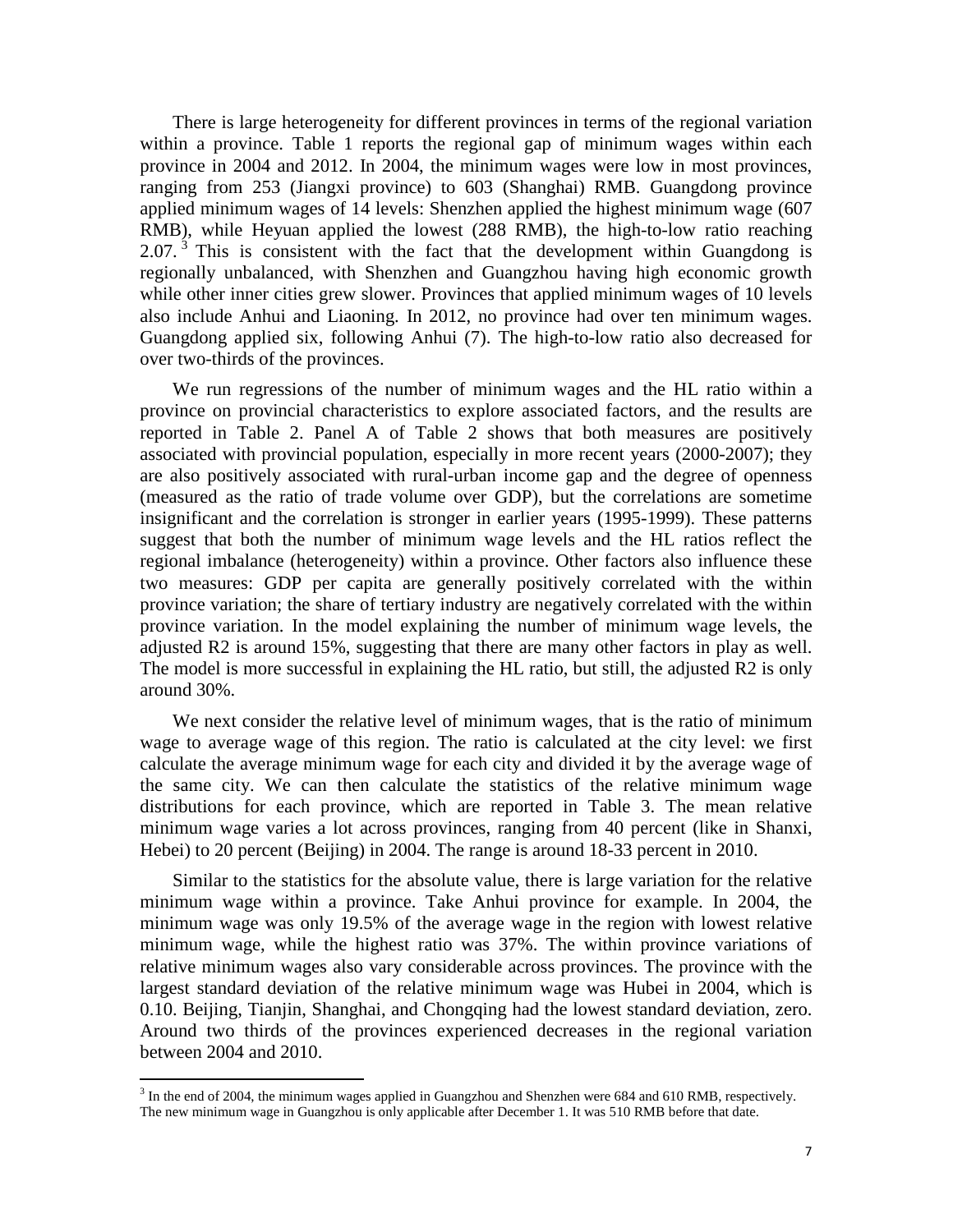We are also interested in the differences in minimum wages between eastern, central and western China. [Table 4](#page-23-0) reports the average minimum wage for each region between 2004 and 2010. Surprisingly, central, rather than western region had the lowest minimum wages and average wage levels during this period, followed by the west. But relative to the average wages, the minimum wages was the highest in central China.

Which level of the regional variations in minimum wages is more important? To answer this question, we use the method proposed by Helpman et al. (2013) to decompose the variance in the minimum wage into three parts: variance due to provincial differences, city level differences within a province, and county level differences within a city. The results are reported in [Table 5.](#page-23-1) If we look at the minimum wage in absolute terms, over 60% of the variation comes from provincial level difference, and 31% from city level difference. Variation within a city is less important, accounting for less than 10%. This is consistent with the fact that the minimum wages are determined at the provincial level. But if we look at the relative minimum wage, city variation within province becomes the major contributor to the overall regional variation (58%), followed by provincial level differentials (34%).

#### **5. The determinants of minimum wage**

What determines minimum wages of different regions? This section explores this question by running regressions of the minimum wages on a set of candidate explanatory variables. As we are mainly using the variables of the city level characteristics from the city statistical yearbook, we have several choices for the dependent variables to be used in the regression. First, we use the log of the highest minimum wage within a city, and the results are reported in columns 1-4 in [Table 6.](#page-24-0)

Economic development seems to be the major factor that influences the minimum wage. In particular, GDP per capita, economic structure (share of the tertiary industry in GDP) and the per capita number of enterprises are strong predictors for the city level minimum wages, and these variables are positively correlated with the minimum wage at the significance level of 1%. The amount of FDI (relative to GDP) is also positively correlated with the minimum wage, but only marginally significant at the 10% level. In the second column, we control for the consumption level in both rural and urban areas within the city. This decreases the number of observations of city-year from 2042 to 1866, but the pattern remains unchanged. The urban consumption level is highly significant. Column 3 controls for provincial dummies, which reduces the magnitude and the significance level of most variables. One major change is that the coefficient on the share of employment in private sectors becomes positive and insignificant rather than being significantly negative. Column 4 further controls for city dummies. Unsurprisingly, most of the coefficients become insignificant.

In columns 5-8, we consider another measure: log of the lowest minimum wage within a city. Without controlling for province dummies, the results are similar to those in columns 1-2, but the effects of those proxy variables for economic development are smaller in magnitude. Another difference is that the lowest minimum wage within a city is positively correlated with the consumption level of the rural areas. These results suggest that the minimum wage is influenced more by the consumption need, rather than the economic development level.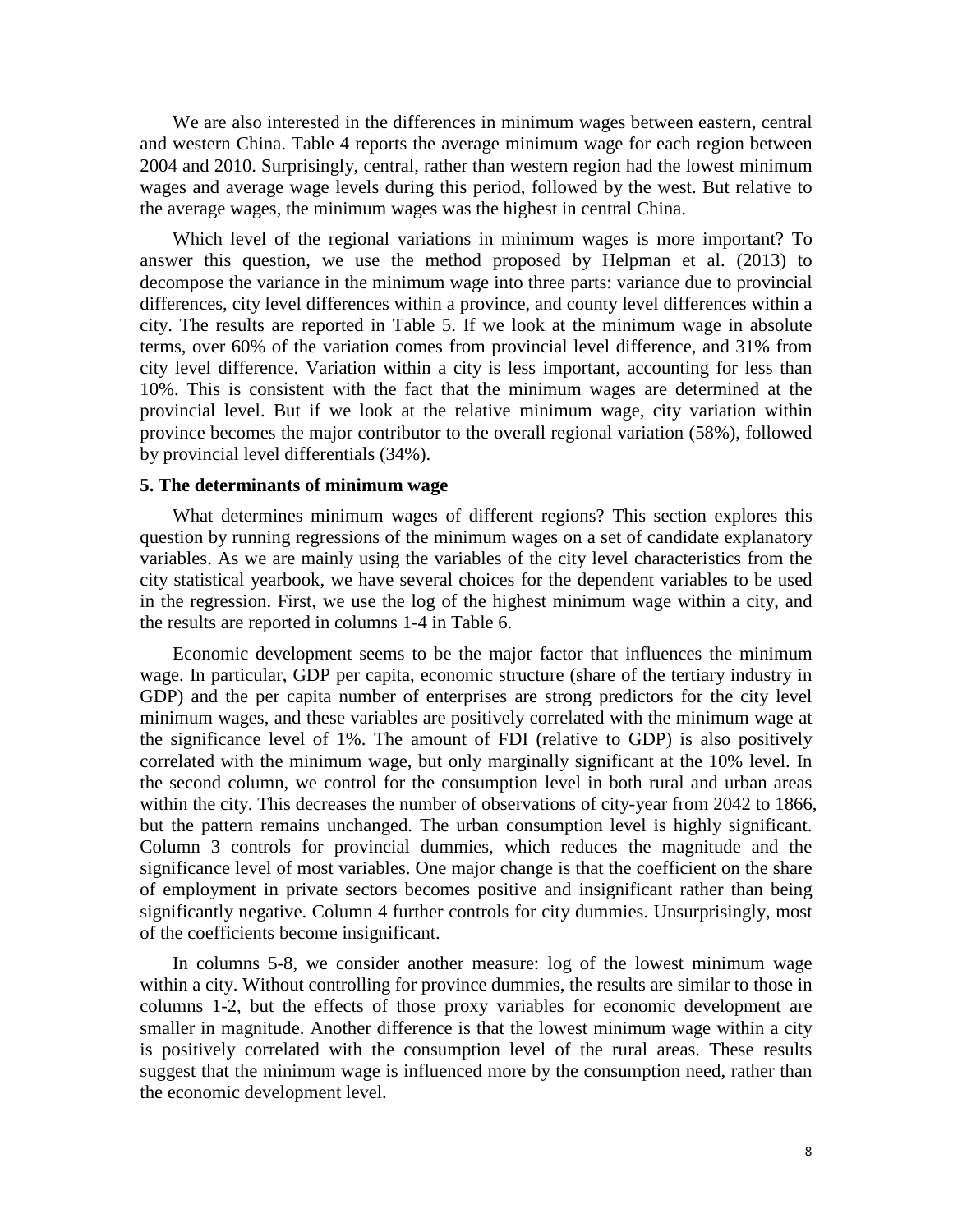The adjusted R2 in [Table 6](#page-24-0) suggest that the OLS regressions are fairly successful in explaining the variation of the minimum wages. The explanatory power of the model is 80-85% without controlling for regional dummies, and it reaches over 90 percent when provincial dummies are controlled for. The marginal gain in the explanatory power is low if we substitute provincial dummies with city dummies, consistent with the fact that province level difference constitutes the major proportion of the regional variation.

As we included year dummies in our regressions, and the minimum wage increases significantly, it is possible that the year dummies play a major role in explaining the minimum wage. We next run regressions for each year, and without losing important information, we report the results for 2003 and 2009 in [Table 7.](#page-25-0) Column 1 reports the results for 2003. The listed variables altogether can explain half of the variation across cities. However, only two variables (GDP per capita and consumption per capita for urban residents) are significant at the 5% level. Controlling for provincial dummies increased the explanatory power by nearly 40 percent from 0.513 to 0.881 (see column 2). If we use the lowest minimum wage within city as the dependent variable (columns 3-4), GDP per capita becomes less important both in the magnitude and the significance level of its coefficient. The consumption in rural areas becomes significant, regardless of whether we control for provincial dummies. Again, city level characteristics are not enough to capture relevant differences at the province level.

In 2009, the explaining power of these variables reaches 60% when the highest minimum wage within city is used as dependent variable. Controlling for province dummies increases the R-squared to 0.853. It suggests that province level differences become less important, or the differences are highly correlated with the city level characteristics.

Some new patterns emerge as we run regressions for each year. For example, GDP growth rate turns out to be negatively associated with the minimum wage. One explanation for this correlation is that a lower minimum wage is beneficial for GDP growth conditional on the economic development level.

Next we consider the relative minimum wage. We have two alternative dependent variables: The ratio of the highest and the lowest minimum wage within a city to the average wage of that city. The results of using these two measures are similar to each other (See [Table 8\)](#page-26-0). Several factors that are positively correlated with the absolute value of the minimum wage turn to be negatively correlated with the relative minimum wage, including the GDP per capita and the per capita consumption of the urban residents. This suggests that the high GDP region have higher average wage, which might be influenced more by the high-income individuals. The fiscal expenditure share in GDP is insignificant in explaining the absolute minimum wage (see [Table 6](#page-24-0) and [Table 7\)](#page-25-0), but it turns negatively correlated with the relative minimum wage in [Table 8.](#page-26-0) The relative number of the scaled enterprises and the share of service sector in GDP are positively correlated with the relative minimum wage. These patterns largely remain when we run regressions for separate years (see [Table 9\)](#page-27-0).

It is worth mentioning that we are less successful in explaining the relative minimum wage than in explaining the absolute value of the minimum wage in terms of the adjusted R squared in the OLS regressions. For example, the adjusted R squared is only around 10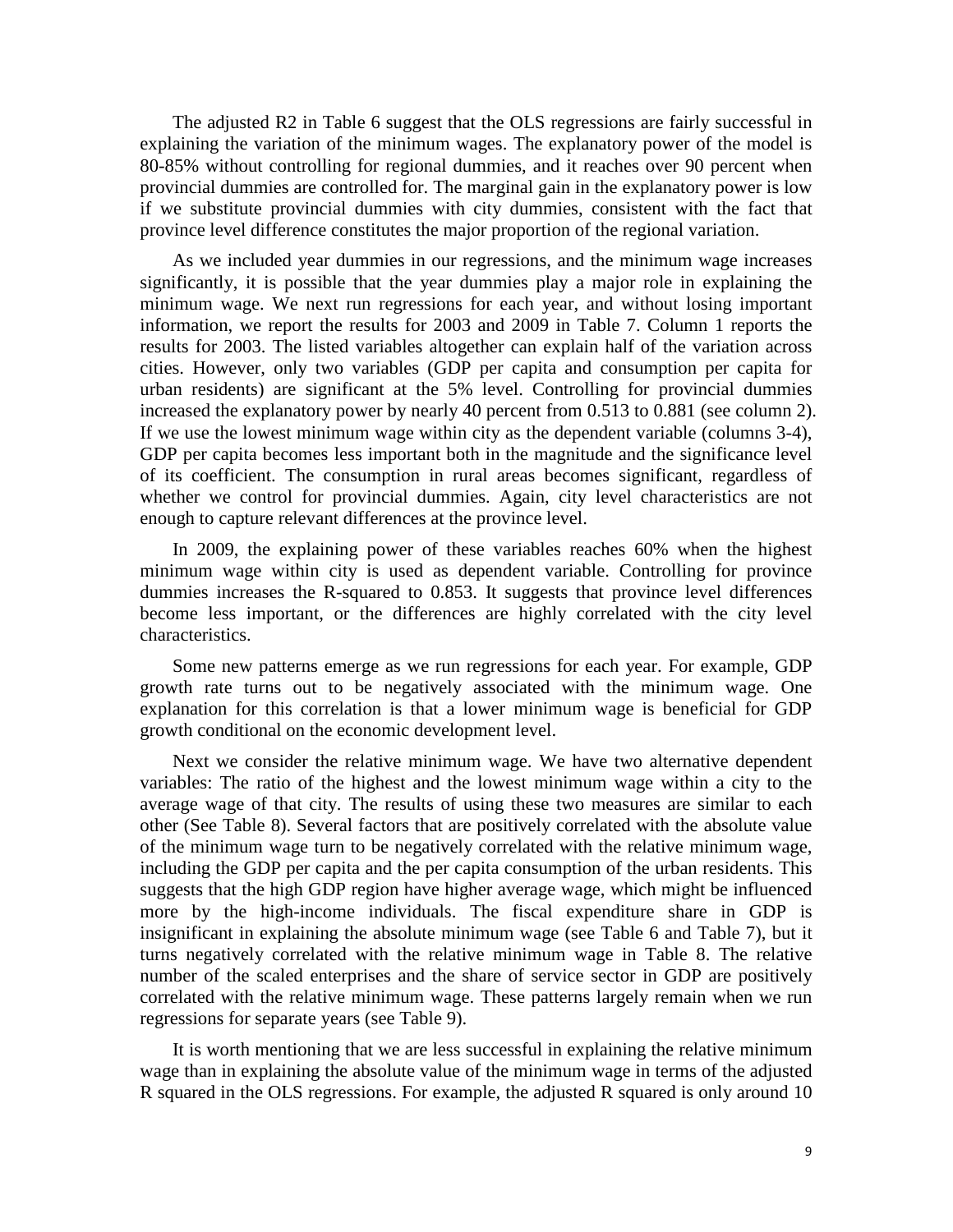percent in the regression for 2009 when the province dummies are not controlled for. Even with the province dummies being controlled for, the explaining power is only around 40-45 percent. However, although some economists suggests using the relative levels of the minimum wages, it is the absolute value that are determined by the tripartite negotiation process.

#### **6. The time to adjust the minimum wages**

 $\overline{\phantom{a}}$ 

The new provisions issued in 2004 require the local governments to adjust the minimum wage at least once in every two years. The local governments decide when to do so. It is interesting to see whether the timing of the minimum wage adjustment is related to regional characteristics, and more importantly to minimum wage levels. Two alternative stories can be told.

The first is the race-to-the-bottom story. The local officials compete in GDP growth performance to gain better chance of promotions. If they believe that higher minimum wage drove up labor costs and deterred potential investors and eventually harmed growth, they have incentives to set minimum wages levels lower than competing regions. The results might be that a province that adjusts its minimum wage later would choose lower levels than a similar province that adjusts the minimum wage earlier. The second story, which we heard of often in conversation with officials and scholars, is the keep-up-withthe-Joneses one. Local officials do not want to have minimum wages lower than competing provinces, for several reasons, justified or unjustified. First, higher minimum wage is itself an indicator of better economic performance, which might be valued in official promotions. Second, while seeming unfriendly to employer, it may help a region attract quality workers, which seems to be truly believed by some local officials. [4](#page-8-0) If the keep-up-with-the-Joneses hypothesis is true, provinces adjusting their minimum wages later should choose higher minimum wages. We test these hypotheses in the following.

[Table 10](#page-28-0) reports the number of provinces that implement new minimum wages in each month from 1995 to 2007. There is considerable variation in the time chosen for new minimum wages, and also the variation changed from 1995 to 2007. In earlier years, most local governments chose January and July, the starting point of a year or the half year. From around 2003, more provinces choose the last two quarters in a year to implement their new minimum wages. A regression of the month of adjustment on year gives a coefficient of 0.25 (the standard error being 0.04). This might be due to the fact that local governments compete on minimum wage levels, as waiting allows them to observe the action of other provinces.

Although the month of updating minimum wage levels becomes later, there is no consistent evidence showing a systematic relationship between the month of adjustment and various factors. In [Table 11,](#page-28-1) we report regression results where we regress the month of minimum wage adjustment on a set of variables. No variables are significant in all the specifications, and there is weak evidence showing that province with higher GDP, higher fiscal expenditure, and larger service sector tend to adjust their minimum wages later.

<sup>4</sup> Among the five reasons to raise minimum wage in 2008, local officials in Shenzhen point out that raising minimum wage will help them attract skilled workers. (http://sztqb.sznews.com/html/2008-06/03/content\_199567.htm accessed on 2014-12-17).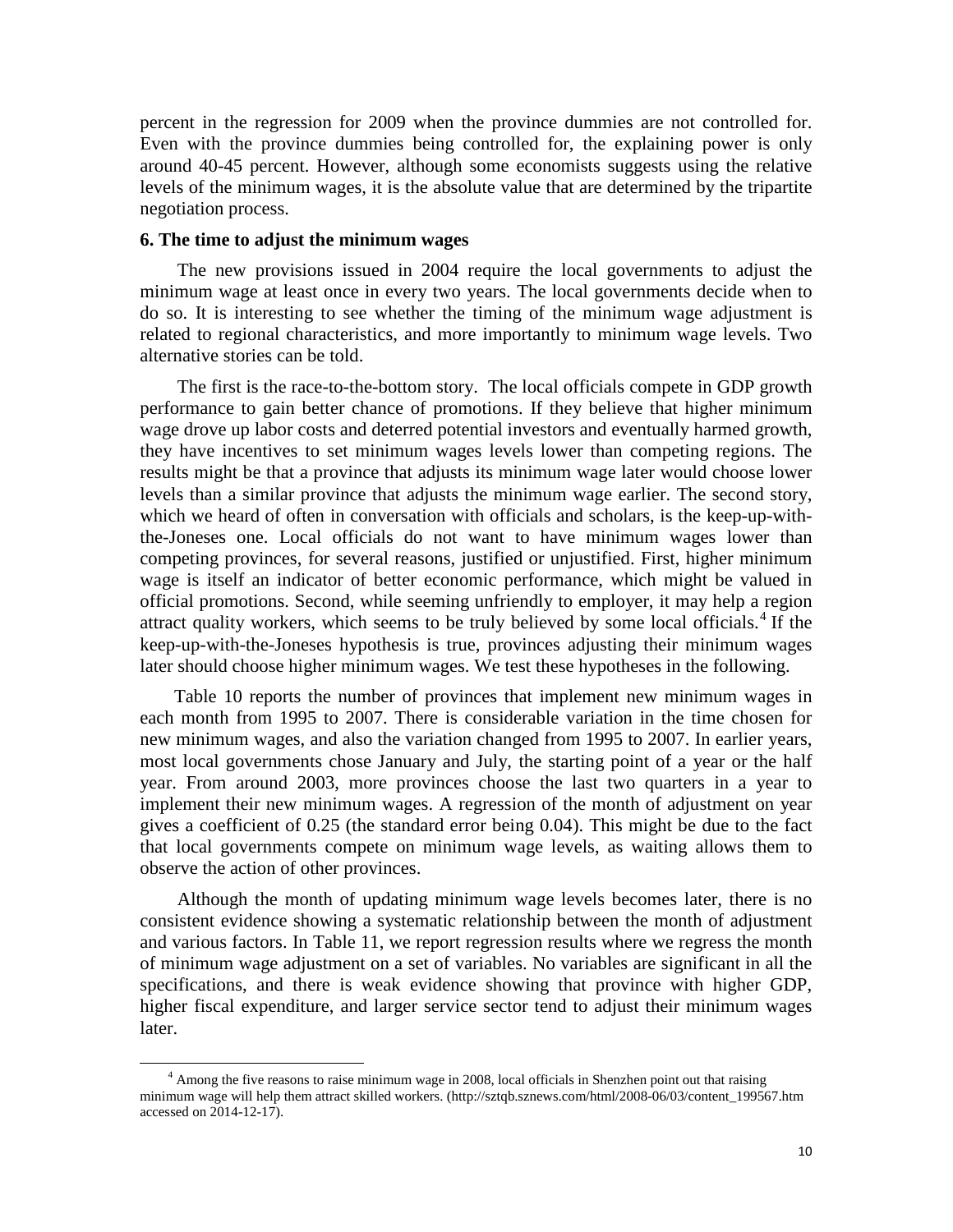Are there any relationships between the month of minimum wage adjustment and minimum wage levels? This question was partly inspired by a conversation to a government official in Shenzhen. He said Shenzhen raised its minimum wage to 1600 Yuan/month in February 2013, which was overtaken by Shanghai in April. But the differential is only 20 Yuan, which is symbolic rather than substantive. [Table 12](#page-29-0) provides a rigorous empirical study, where we regress the level of minimum wages on the month of minimum wage adjustment as well as a set of other control variables. In the first row, we use the highest level of minimum wage within a city as the dependent variable. The results suggest that regions adjusting their minimum wages later tend to have slightly higher minimum wages. In the second row, we use the natural log of the highest minimum wage within a city as the dependent variable. Again, the coefficients on the month of minimum wage adjustment is significantly positive, but small in magnitude, none of them greater than 1 percent. In panel C, we use relative minimum wage (the ratio of the highest minimum wage within a city to the average wage of the city) as dependent variable, and we get similar results. Using the lowest minimum wage within a city (panels D to E) produces similar results.

These results indicates that local government want to keep-up-with-the-Joneses, but at the same time, they do not want to raise minimum wages too much higher than other provinces with the risk of damaging growth.

#### **7. Discussions and implications**

Our findings have major implications for making predictions about the regional variation in minimum wages in the future. The basic pattern we observe is that the regional variation, although large, has been declining. A question then emerges: will the regional variation continues to decrease? The answer seems to be yes, for the following reasons. First, the simple extrapolation of the existing trend predicts fewer levels of minimum wages within a province and declining HL ratios both within a province and within the whole country. If we assume a linear trend in the number of the minimum wages within a province, the number will decrease to around 3 by 2020, and the HL ratio will decrease to around 1.2. Second, this prediction is supported by our regression results as well (see [Table 2\)](#page-21-0). For the HL ratio results in particular, the share of the tertiary sector in GDP is negatively correlated with the HL ratio, and the trade share and the rural-urban income gap (the latter not being significant for the period 2000-2007) are positively correlated with the HL ratio. The most possible changing direction of these factors points to a decreased regional variation. The share of the tertiary sector will increase continuously, leading to lower HL ratio within a province. Meanwhile, China will become less dependent on export to boost its economy, and the rural-urban income gap has shown a declining trend. Both suggest lower within-province HL ratio in the future.

What about the regional difference in the minimum wage for the whole country? Although the number of minimum wage levels shows no consistent trend, the HL ratio decreases significantly. This is consistent with the two following closely related facts. (1) The regional wage gaps for unskilled workers decreased in recent years. Whalley and Xing (2014) show that while the wage gaps across province for skilled workers increased significantly between 2002 and 2007, those of the unskilled workers decreased. (2) The movement (mobility) of the unskilled workers seems more responsive to location specific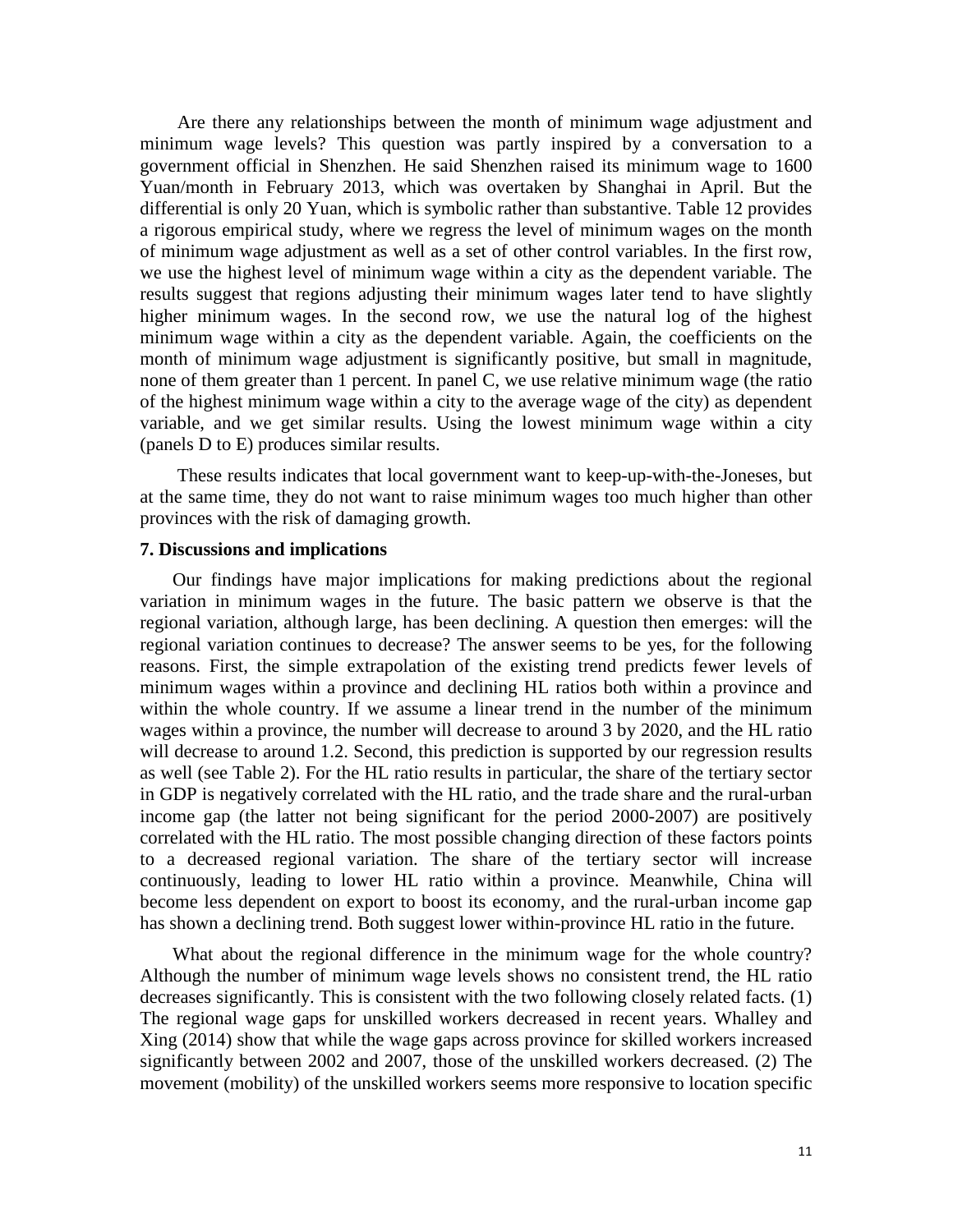shocks. These two facts indicate that the minimum wage will converge between provinces.

The above findings and predictions indicate important policy implications for the Chinese government. One question that should be raised is: Do we need the minimum wage to vary across regions? If the minimum wage will not vary too much across province in the future, the central government and the representatives of the employers and employees at the national level might play a larger role. This of course does not necessarily mean a unique national minimum wage, because the central government and the representatives of the employers and employees can also use local statistics to produce minimum wages for different regions. This seems plausible as our model for explaining the minimum wage seems to be relatively successful. This institutional change can also be expected to change the gaming behavior between provinces in the minimum wage adjustment process.

If the minimum wages do not vary (much) across regions, should it vary in other dimensions? At least several dimensions could be considered, including industry, gender, education, and age. These dimensions are not only practically in use in some other countries, but also income gaps along these dimensions have either increase dramatically or remain high in recent years in China. For example, a recent study by Wei and Xing (2014) shows that the wage differential between young workers of age 22-24 and prime age workers in their age 40s has increased dramatically. So the minimum wage should be either more targeted to young workers, or vary according to age.

#### **8. Conclusions**

China is a large country with economic development level varying substantially across regions. China decentralizes the implementation of the minimum wage policy, leading to large regional variation in minimum wages. But the regional gap in minimum wages seems to have declined and will probably continue to decrease. This trend may suggest possible reform on the institutional arrangement of China's minimum wage policy.

One possible direction is the centralization of the minimum wage setting. Another direction is to allow minimum wage to vary by industry, age, gender, or education. Both possibilities have not been fully discussed in current China. One major aim of this paper it to put these questions on table for discussion.

It also brings some questions for future research. Disregarding whether we centralize or decentralize the minimum wage policy, the incentives of the local government and their interactions are important for us to understand the implementation of the minimum wage policy. Unfortunately, little is known yet. Another question concerns the bargaining in minimum wage setting, that is, whether a national minimum wage by industry may have the advantage that both employers and employees within a industry are easier to get organized than those from different industries within a province? If the answer is yes, a national minimum wage by industry will be more plausible than if the answer is no.

The emerging literature on minimum wage policy in China reflects a growing demand for redefining the labor relations in the Chinese labor market. Minimum wage policies, along with unions, and collective bargaining are discussed of more often than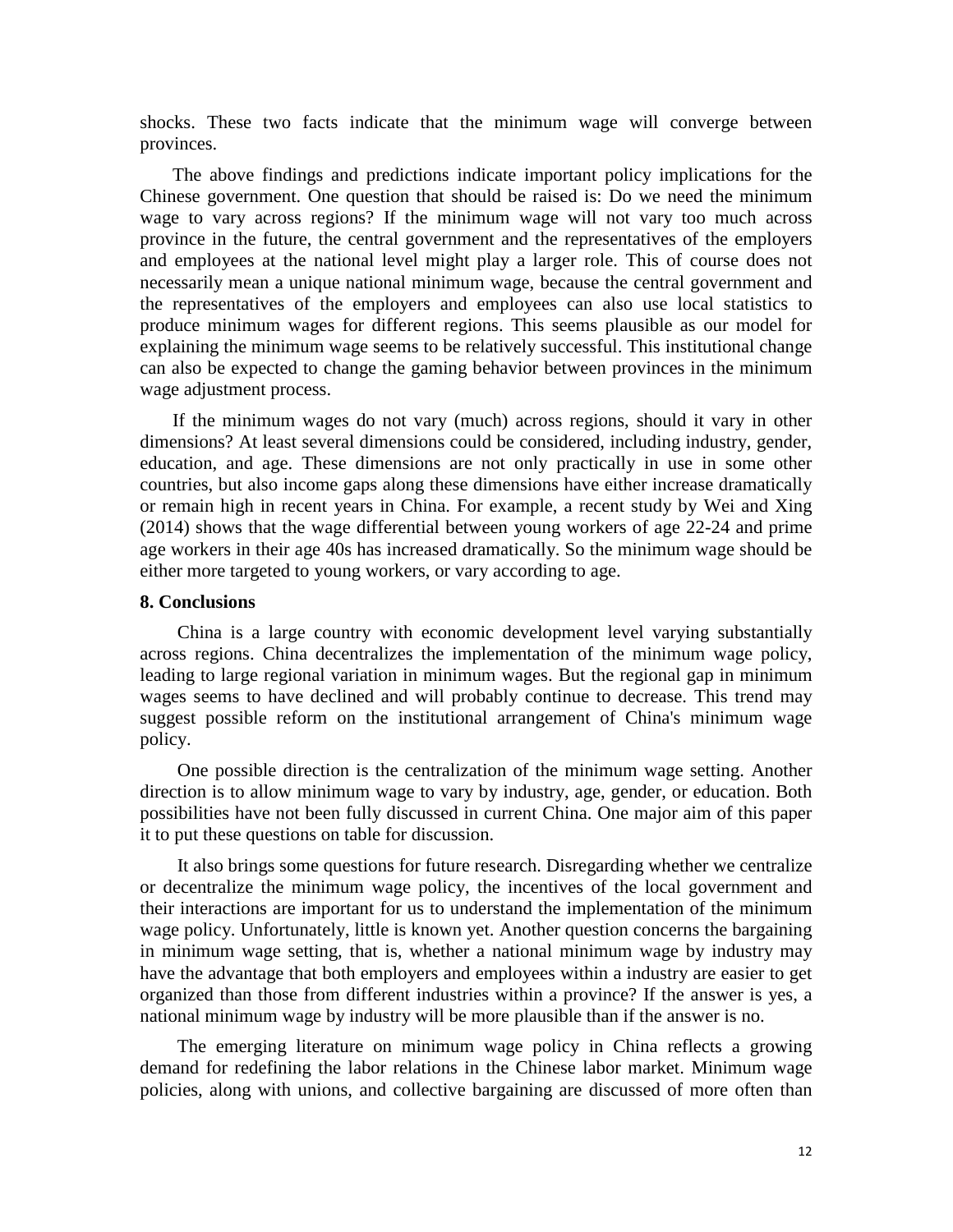ever in both academia and public policies. Although there are many studies showing the impact of China's minimum wage policy on wages, employment, and inequality, large or small, significant or insignificant, expected or unexpected, our faith is that the significant increase in the minimum wage is mainly a reflection rather than a cause of the rapid increase in wages, which seems to be supported by our empirical evidence.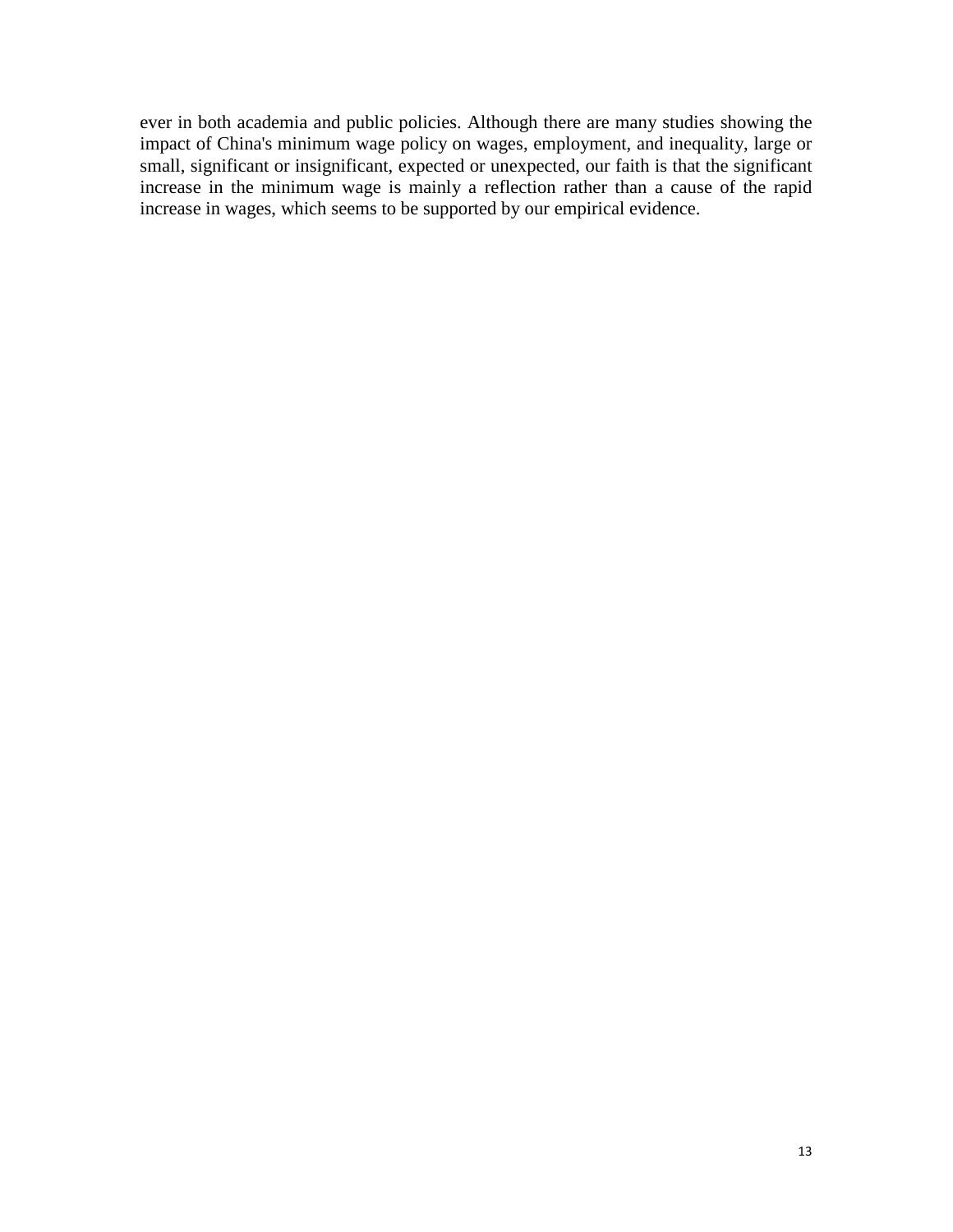## Competing interests

The authors declare that they have no competing interests.

### Authors' contributions

CX and JX designed this research jointly. CX prepared the literature review of this paper, and drafted the whole paper. JX initiated the project, designed this research, and performed data analysis.

### Acknowledgements

The authors would like to thank and acknowledge the financial support of International Development Research Centre (IDRC), Canada.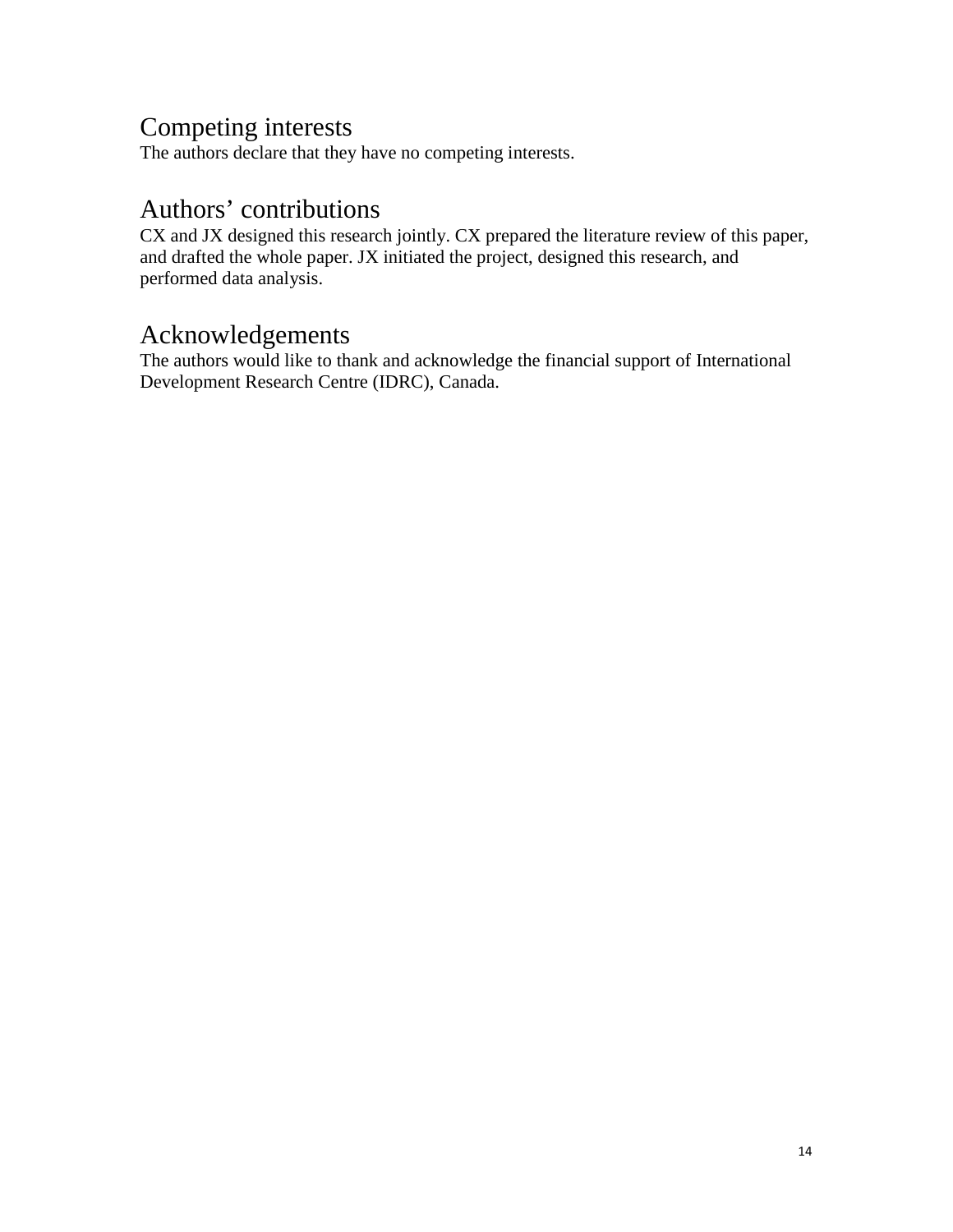#### **References**

Chi, Wei, Richard B. Freeman, and Hongbin Li, 2012. "Adjusting to Really Big Changes: The Labor Market in China, 1989-2009," NBER Working Papers 17721.

Fang, Tony and Carl Lin, 2014, "Minimum Wages and Employment Transitions: Longitudinal Evidence from China," Working Paper.

Flinn, Christopher J., 2011, *The Minimum Wage and Labor Market Outcomes*, MIT press.

Guo, Ji, Jianwei Xu and Muyang Zhang, 2013, "Political Tournament, Land Supply and Housing Price: Evidence from Chinese Cities," Working Paper.

Kanbur, Ravi, and Xiaobo Zhang, 2005. "Fifty Years of Regional Inequality in China: a Journey Through Central Planning, Reform, and Openness," Review of Development Economics, Wiley Blackwell, vol. 9(1), pages 87-106, 02.

Li, Hongbin, and Li-an Zhou, 2005, "Political Turnover and Economic Performance: The Incentive Role of Personnel Control in China," *Journal of Public Economics* 89:1743- 1762.

Rani, Uma, Patrick Belser, Martin Oelz and Setareh Ranjbar, 2013, "Minimum wage coverage and compliance in developing countries," *International Labour Review*, 153(3- 4): 381–410.

Sobel, Russell S., 1999, "Theory and Evidence on the Political Economy of the Minimum Wage," *Journal of Political Economy*, 107(4), pages 761-785.

Whalley, John, and Chunbing Xing, 2014, "The Regional Distribution of the Skill Premia in Urban China and its Implications for Growth and Inequality," *International Labour Review*, 153(3): 395–420.

Xing, Chunbing, and Li Shi, 2012, "Residual Wage Inequality in Urban China, 1995- 2007," *China Economic Review*, 2012, 23(2): 205-222.

Yang, Juan, and Morley Gunderson, 2014, "The Impact of Minimum Wages on Migrant Workers' Wages," Working Paper.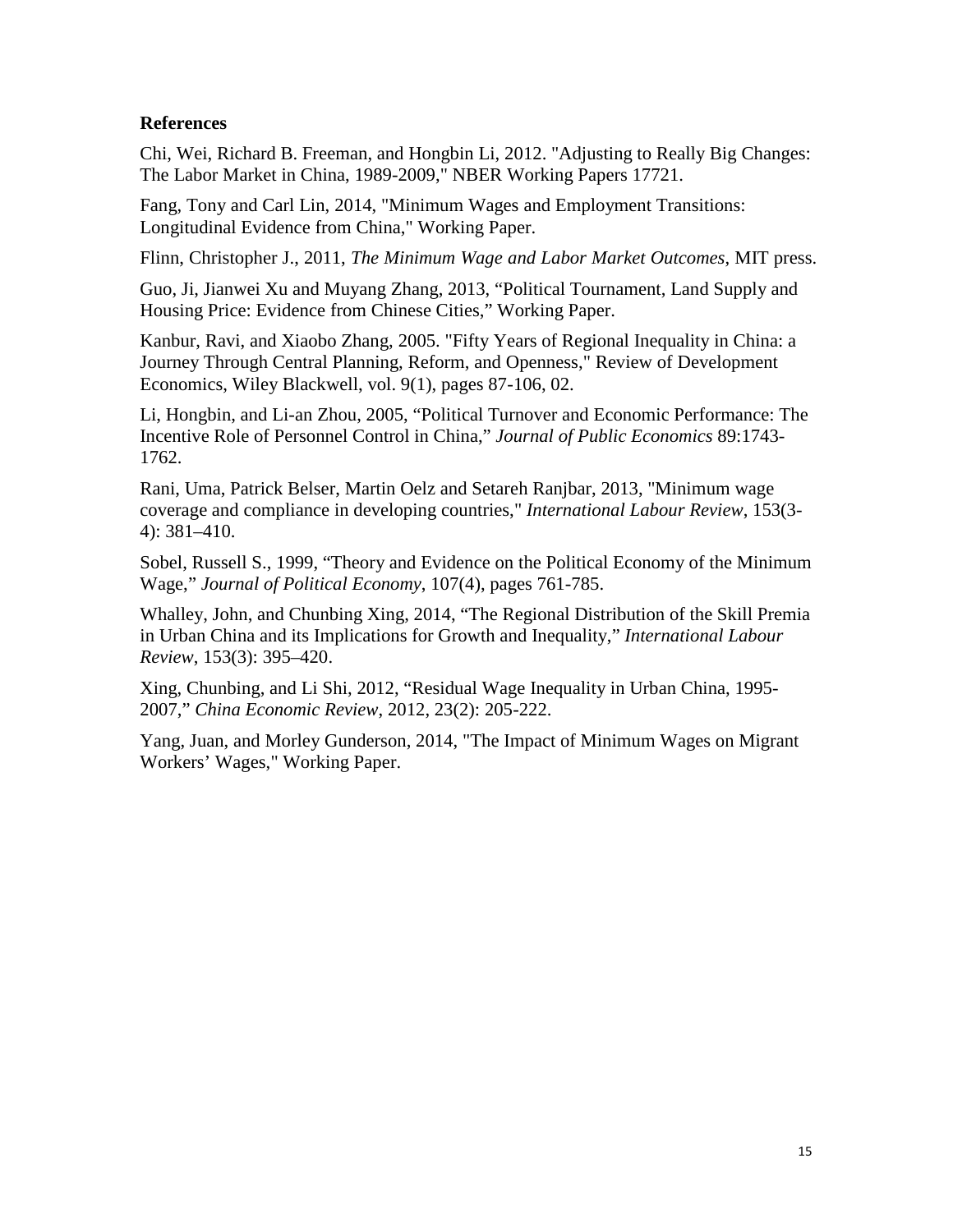

<span id="page-17-0"></span>Figure 1 Minimum Wage and Average Wage for China, 2004-2010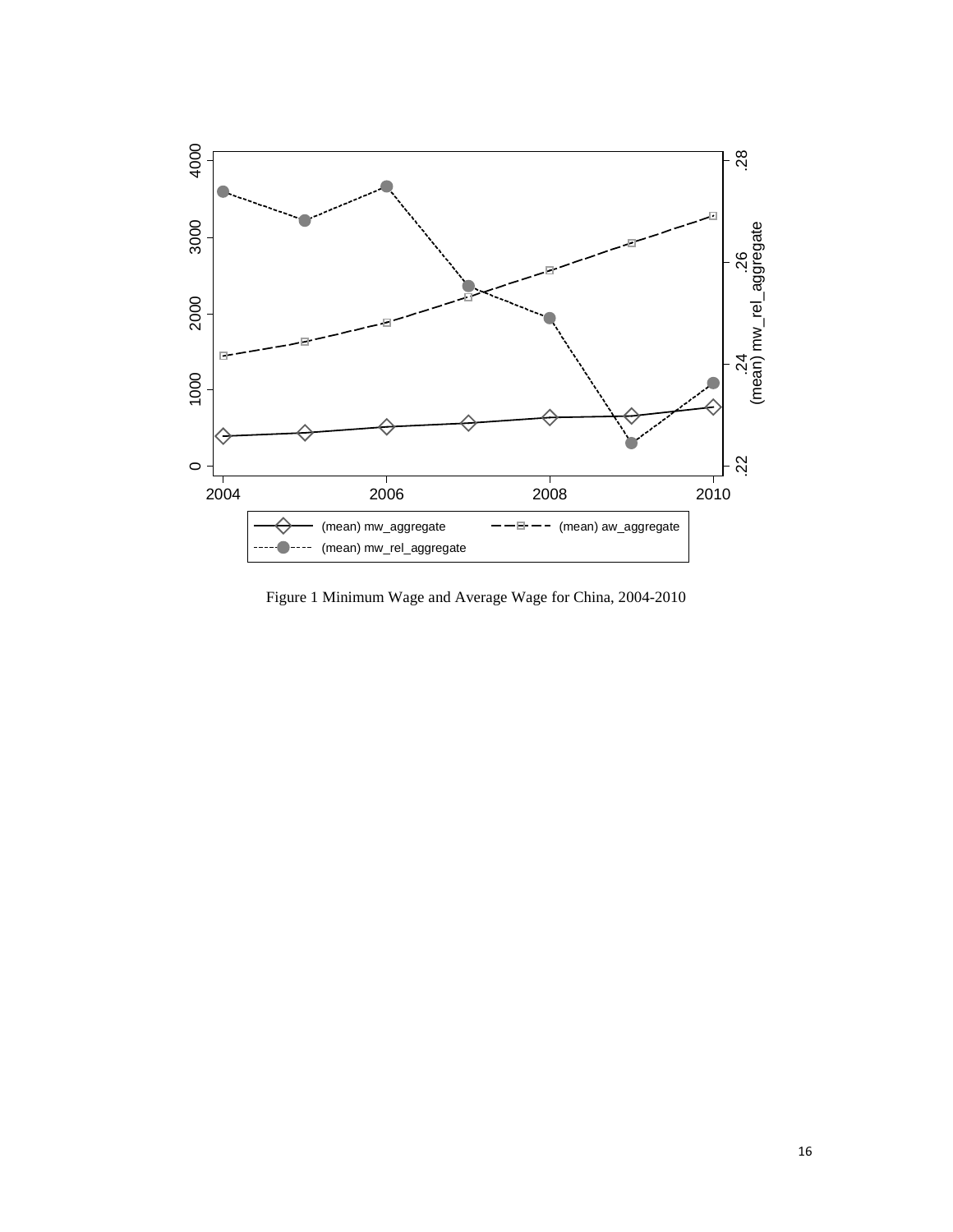

<span id="page-18-0"></span>Figure 2 Regional Minimum Wage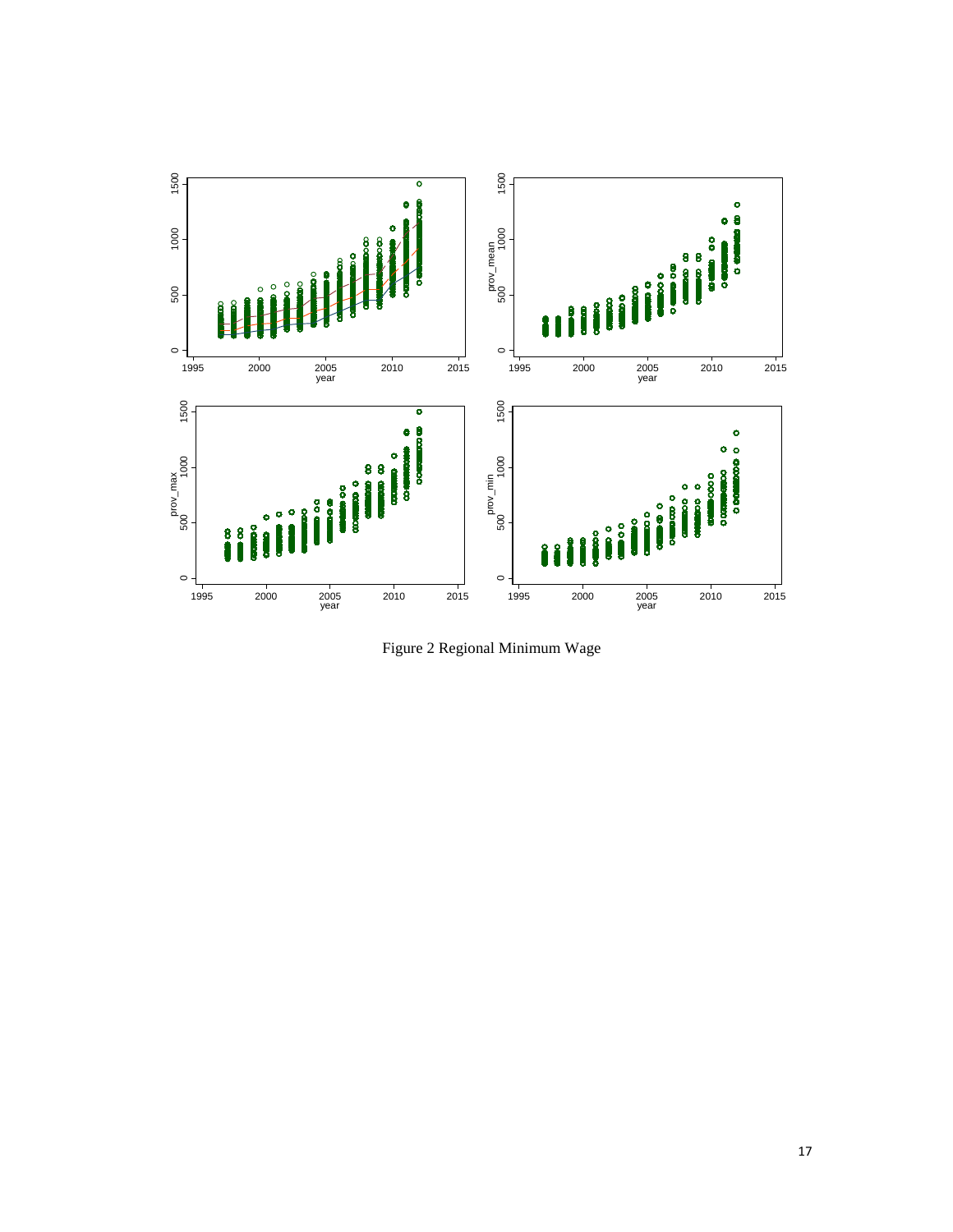

<span id="page-19-0"></span>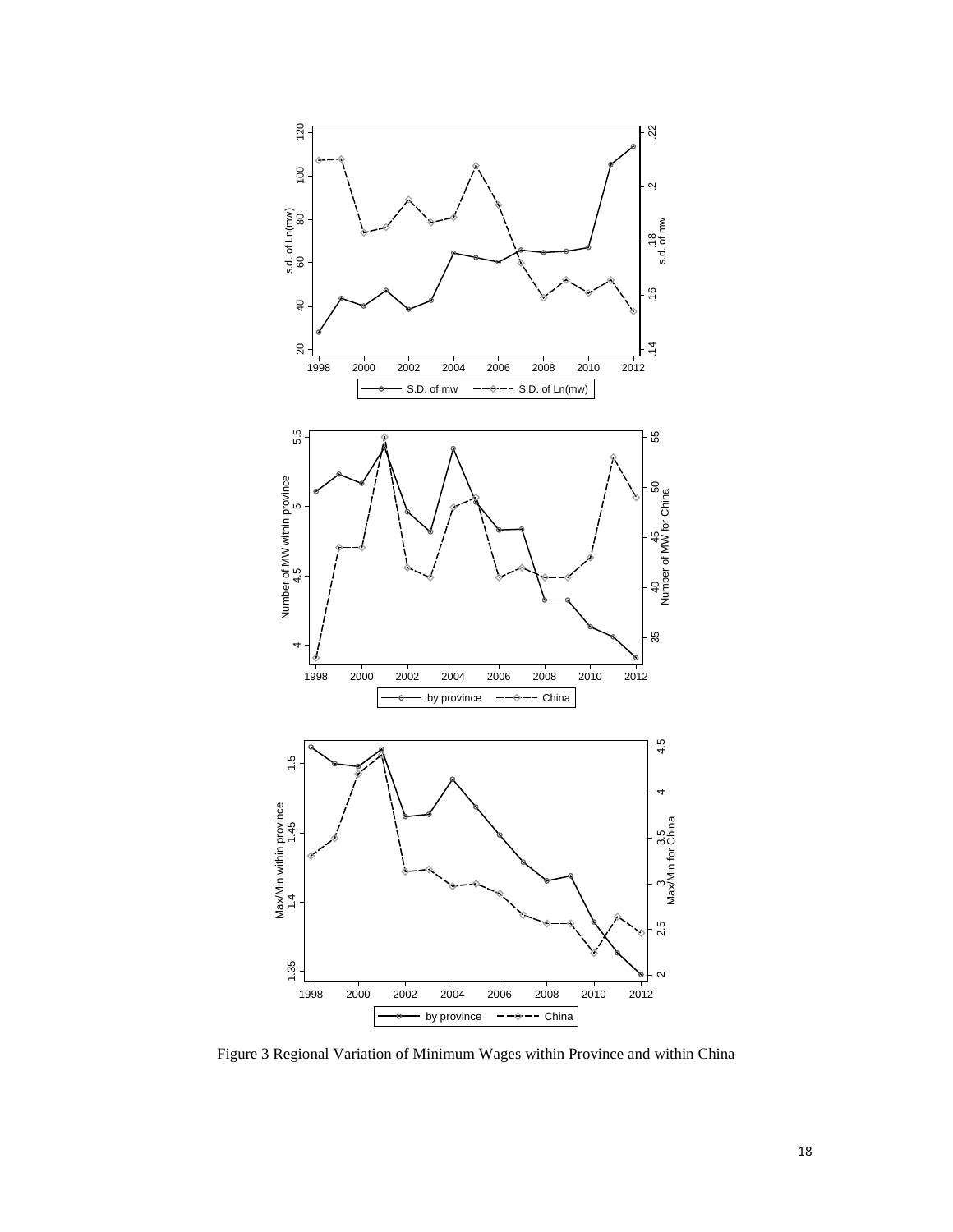|                | 2004    |     |     |                |             | 2012    |      |      |                               |             |
|----------------|---------|-----|-----|----------------|-------------|---------|------|------|-------------------------------|-------------|
| Province       | Average | Max | Min | $#$ of<br>mw   | Max<br>/Min | Average | Max  | Min  | $\overline{\# \circ f}$<br>mw | Max<br>/Min |
| Anhui          | 312     | 410 | 290 | 10             | 1.52        | 712     | 1010 | 680  | 7                             | 1.49        |
| Beijing        | 495     | 495 | 495 | 1              | 1.00        | 1260    | 1260 | 1260 | $\mathbf{1}$                  | 1.00        |
| Fujian         | 324     | 480 | 280 | 7              | 1.71        | 897     | 1200 | 830  | $\overline{4}$                | 1.45        |
| Gansu          | 304     | 340 | 300 | 3              | 1.13        | 839     | 980  | 860  | $\overline{4}$                | 1.14        |
| Guangdong      | 369     | 684 | 330 | 14             | 2.07        | 925     | 1500 | 850  | 6                             | 1.76        |
| Guangxi        | 330     | 460 | 320 | $\overline{4}$ | 1.44        | 819     | 1000 | 690  | $\overline{4}$                | 1.45        |
| Guizhou        | 309     | 400 | 320 | 3              | 1.25        | 801     | 930  | 740  | 3                             | 1.26        |
| Hainan         | 358     | 500 | 350 | 3              | 1.43        | 788     | 1050 | 900  | 3                             | 1.17        |
| Hebei          | 376     | 520 | 420 | 3              | 1.24        | 1058    | 1320 | 1040 | $\overline{4}$                | 1.27        |
| Henan          | 257     | 380 | 240 | 3              | 1.58        | 913     | 1080 | 820  | 3                             | 1.32        |
| Heilongjiang   | 288     | 390 | 235 | 7              | 1.66        | 677     | 1160 | 850  | $\overline{4}$                | 1.36        |
| Hubei          | 277     | 400 | 240 | 5              | 1.67        | 827     | 1100 | 750  | 3                             | 1.47        |
| Hunan          | 346     | 460 | 320 | 7              | 1.44        | 885     | 1160 | 870  | $\overline{4}$                | 1.33        |
| Jilin          | 323     | 360 | 300 | 3              | 1.20        | 919     | 1150 | 950  | 3                             | 1.21        |
| Jiangsu        | 425     | 620 | 360 | 4              | 1.72        | 997     | 1320 | 950  | 3                             | 1.39        |
| Jiangxi        | 253     | 360 | 270 | $\overline{4}$ | 1.33        | 715     | 870  | 610  | 5                             | 1.43        |
| Liaoning       | 288     | 440 | 230 | 11             | 1.91        | 891     | 1100 | 780  | 5                             | 1.41        |
| Inner Mongolia | 344     | 420 | 380 | 3              | 1.11        | 962     | 1200 | 900  | $\overline{4}$                | 1.33        |
| Ningxia        | 342     | 380 | 320 | 3              | 1.19        | 960     | 1100 | 950  | 3                             | 1.16        |
| Qinghai        | 264     | 370 | 330 | $\overline{4}$ | 1.12        | 924     | 1070 | 1050 | 3                             | 1.02        |
| Shandong       | 356     | 410 | 290 | 5              | 1.41        | 1044    | 1240 | 950  | 3                             | 1.31        |
| Shanxi         | 355     | 520 | 400 | $\overline{4}$ | 1.30        | 906     | 1125 | 855  | $\overline{4}$                | 1.32        |
| Shaanxi        | 275     | 320 | 245 | $\overline{4}$ | 1.31        | 881     | 1000 | 790  | $\overline{4}$                | 1.27        |
| Shanghai       | 603     | 635 | 635 | 1              | 1.00        | 1408    | 1450 | 1450 | $\mathbf{1}$                  | 1.00        |
| Sichuan        | 270     | 450 | 230 | 7              | 1.96        | 891     | 1050 | 800  | $\overline{4}$                | 1.31        |
| Tianjin        | 501     | 530 | 510 | $\mathbf{2}$   | 1.04        | 1273    | 1310 | 1310 | $\mathbf{1}$                  | 1.00        |
| Tibet          | 306     | 495 | 445 | 3              | 1.11        | 1171    | 1200 | 1150 | $\overline{c}$                | 1.04        |
| Xinjiang       | 325     | 480 | 300 | 9              | 1.60        | 949     | 1340 | 980  | $\overline{4}$                | 1.37        |
| Yunnan         | 304     | 470 | 350 | 3              | 1.34        | 949     | 1100 | 830  | 3                             | 1.33        |
| Zhejiang       | 491     | 620 | 440 | 4              | 1.41        | 1170    | 1310 | 950  | $\overline{4}$                | 1.38        |
| Chongqing      | 342     | 400 | 330 | 4              | 1.21        | 931     | 1050 | 950  | $\overline{c}$                | 1.11        |
| Average        |         |     |     | 4.81           | 1.40        |         |      |      | 3.48                          | 1.28        |

<span id="page-20-0"></span>Table 1 Minimum wages by province, 2004 and 2012.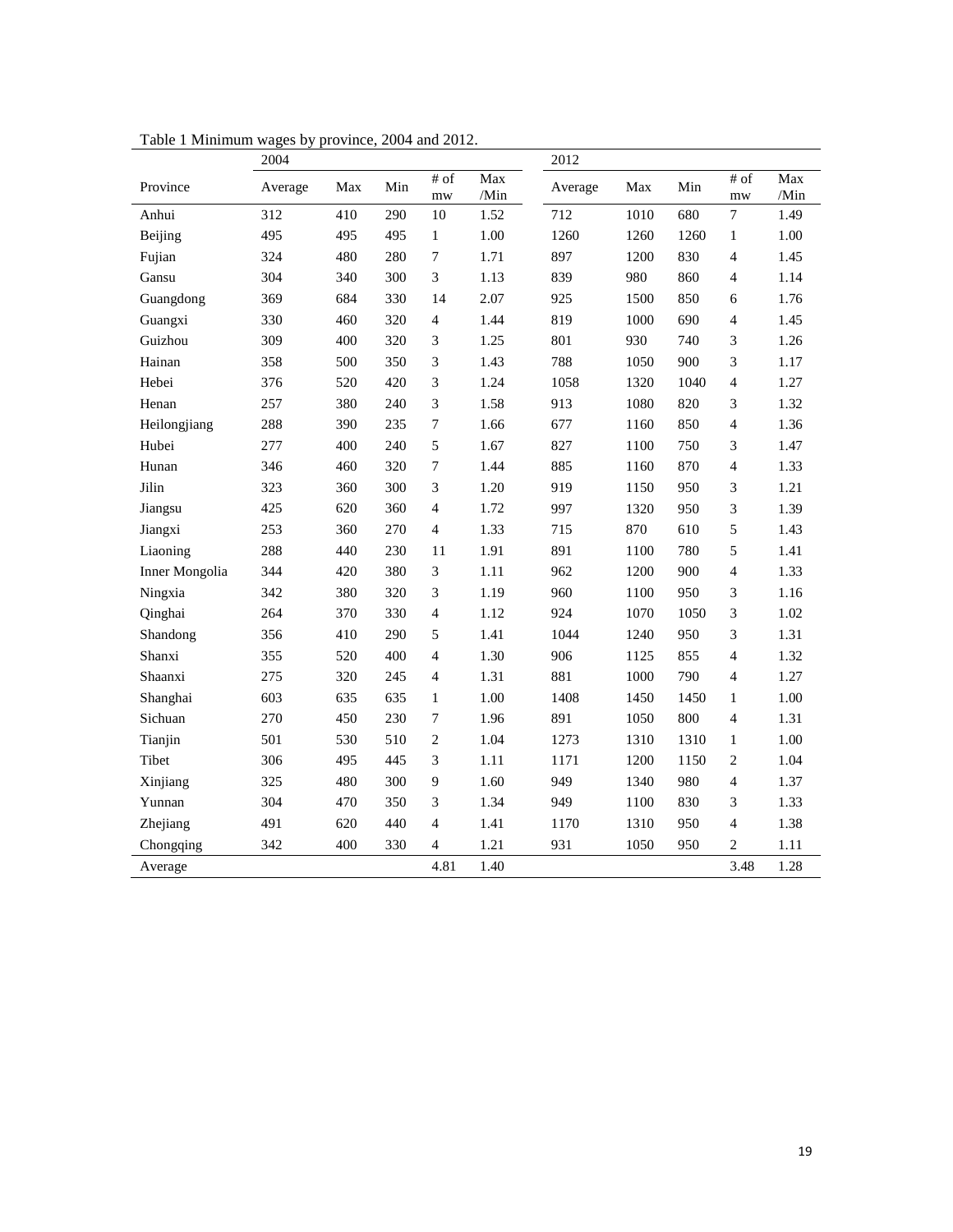|                              | Number of mw |            |            | Max/min     |             |            |
|------------------------------|--------------|------------|------------|-------------|-------------|------------|
|                              | (1)          | (2)        | (3)        | (4)         | (5)         | (6)        |
|                              | 1995-07      | 1995-1999  | 2000-07    | 1995-07     | 1995-1999   | 2000-07    |
| Ln(population)               | $0.810***$   | 0.226      | $1.043***$ | $0.121***$  | 0.0587      | $0.150***$ |
|                              | (0.223)      | (0.396)    | (0.310)    | (0.0229)    | (0.0422)    | (0.0295)   |
| $Ln(GDP$ per capita)         | $1.276*$     | $2.231*$   | 0.783      | 0.0782      | 0.169       | $-0.00300$ |
|                              | (0.712)      | (1.158)    | (0.966)    | (0.0730)    | (0.124)     | (0.0917)   |
| Tertiary sector share in GDP | $-5.765*$    | $-3.995$   | $-6.981*$  | $-0.291$    | 0.471       | $-0.817**$ |
|                              | (2.995)      | (5.997)    | (3.678)    | (0.307)     | (0.640)     | (0.349)    |
| Urban-rural income gap       | $0.759**$    | $1.574***$ | 0.369      | $0.0574*$   | $0.145**$   | 0.000945   |
|                              | (0.327)      | (0.546)    | (0.426)    | (0.0335)    | (0.0583)    | (0.0405)   |
| Ln(average wage)             | $-2.437*$    | $-3.066$   | $-1.463$   | $-0.419***$ | $-0.743***$ | $-0.121$   |
|                              | (1.292)      | (2.114)    | (1.752)    | (0.132)     | (0.226)     | (0.166)    |
| Trade share in GDP           | 1.218*       | 2.159      | 0.986      | $0.327***$  | $0.719***$  | $0.202***$ |
|                              | (0.656)      | (1.335)    | (0.769)    | (0.0673)    | (0.143)     | (0.0730)   |
| Fiscal expenditure in GDP    | 2.618        | $-1.328$   | 3.573      | $0.503*$    | 0.689       | 0.496      |
|                              | (2.526)      | (6.004)    | (3.171)    | (0.259)     | (0.641)     | (0.301)    |
| Fixed investment/GDP         | $-1.542$     | $-8.145**$ | $-0.750$   | $-0.215$    | $-0.988**$  | $-0.203$   |
|                              | (1.511)      | (3.564)    | (1.951)    | (0.155)     | (0.381)     | (0.185)    |
| N                            | 365          | 141        | 224        | 365         | 141         | 224        |
| Adj- $R2$                    | 0.146        | 0.136      | 0.153      | 0.284       | 0.299       | 0.349      |

<span id="page-21-0"></span>Table 2 Explaining the number of minimum wage levels and the high/low ratio within province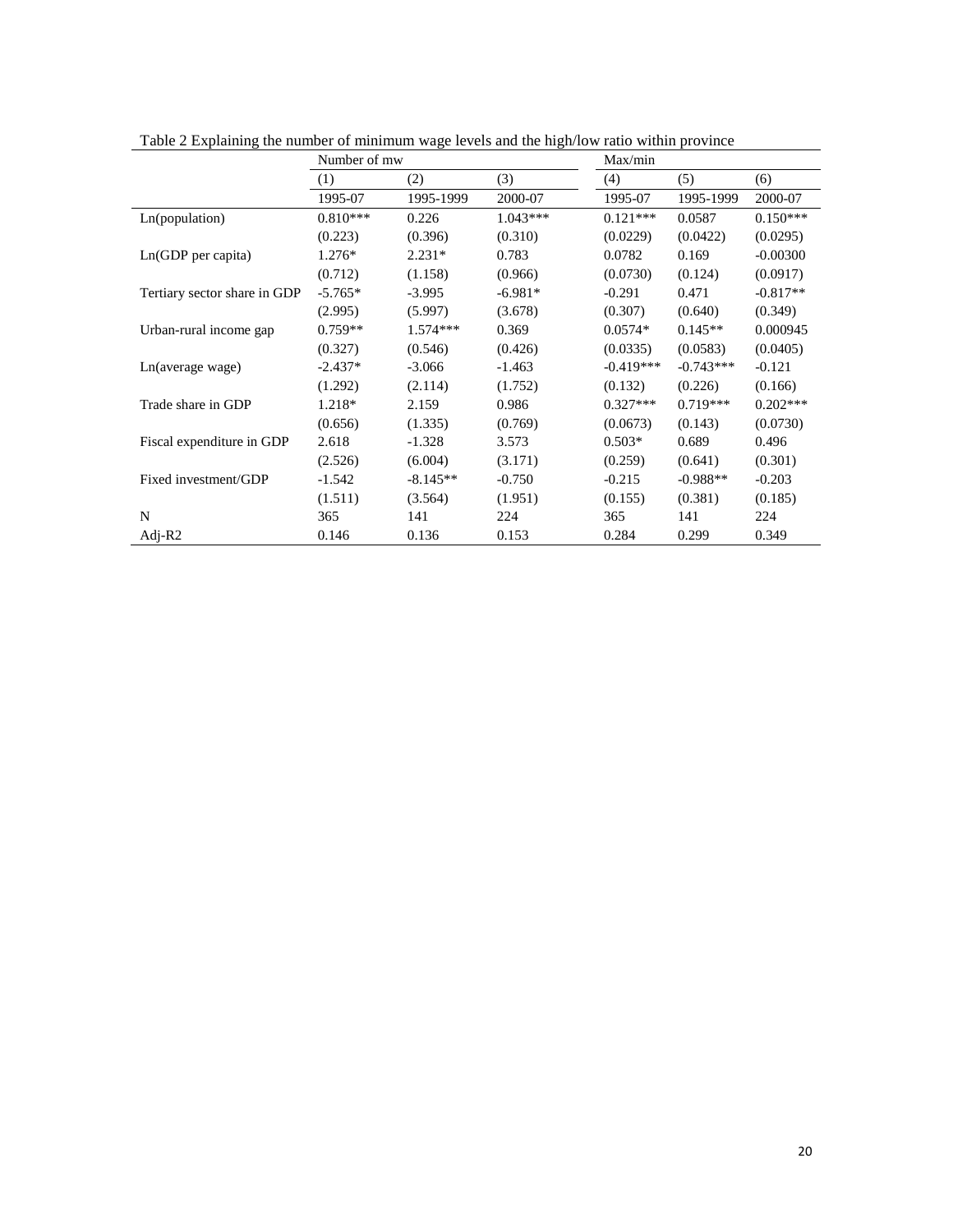|                | 2004  |       |       |       |       |       |       |       |       |       |
|----------------|-------|-------|-------|-------|-------|-------|-------|-------|-------|-------|
|                | Min   | Max   | Mean  | Media | S.D.  | Min   | Max   | Mean  | Media | S.D.  |
| Anhui          | 0.195 | 0.368 | 0.292 | 0.292 | 0.044 | 0.161 | 0.264 | 0.207 | 0.207 | 0.028 |
| Beijing        | 0.198 | 0.198 | 0.198 | 0.198 | 0.000 | 0.173 | 0.173 | 0.173 | 0.173 | 0.000 |
| Fujian         | 0.208 | 0.311 | 0.245 | 0.245 | 0.032 | 0.212 | 0.335 | 0.259 | 0.259 | 0.042 |
| Gansu          | 0.183 | 0.459 | 0.303 | 0.303 | 0.077 | 0.184 | 0.370 | 0.283 | 0.283 | 0.067 |
| Guangdong      | 0.197 | 0.420 | 0.286 | 0.286 | 0.067 | 0.205 | 0.344 | 0.260 | 0.260 | 0.040 |
| Guangxi        | 0.261 | 0.373 | 0.320 | 0.320 | 0.038 | 0.216 | 0.502 | 0.274 | 0.274 | 0.073 |
| Guizhou        | 0.307 | 0.342 | 0.324 | 0.324 | 0.016 | 0.263 | 0.303 | 0.280 | 0.280 | 0.017 |
| Hainan         | 0.341 | 0.411 | 0.376 | 0.376 | 0.050 | 0.291 | 0.298 | 0.295 | 0.295 | 0.005 |
| Hebei          | 0.310 | 0.439 | 0.375 | 0.375 | 0.037 | 0.234 | 0.298 | 0.262 | 0.262 | 0.022 |
| Henan          | 0.184 | 0.378 | 0.269 | 0.269 | 0.056 | 0.226 | 0.378 | 0.295 | 0.295 | 0.039 |
| Heilongjiang   | 0.186 | 0.529 | 0.314 | 0.314 | 0.091 | 0.215 | 0.458 | 0.289 | 0.289 | 0.078 |
| Hubei          | 0.171 | 0.589 | 0.310 | 0.310 | 0.100 | 0.244 | 0.651 | 0.332 | 0.332 | 0.109 |
| Hunan          | 0.257 | 0.473 | 0.315 | 0.315 | 0.058 | 0.201 | 0.331 | 0.268 | 0.268 | 0.039 |
| Jilin          | 0.204 | 0.441 | 0.326 | 0.326 | 0.082 | 0.253 | 0.411 | 0.319 | 0.319 | 0.057 |
| Jiangsu        | 0.220 | 0.359 | 0.299 | 0.299 | 0.040 | 0.199 | 0.245 | 0.222 | 0.222 | 0.015 |
| Jiangxi        | 0.228 | 0.433 | 0.303 | 0.303 | 0.053 | 0.213 | 0.303 | 0.255 | 0.255 | 0.030 |
| Liaoning       | 0.177 | 0.351 | 0.234 | 0.234 | 0.047 | 0.172 | 0.335 | 0.261 | 0.261 | 0.040 |
| Inner Mongolia | 0.268 | 0.422 | 0.347 | 0.347 | 0.058 | 0.196 | 0.350 | 0.268 | 0.268 | 0.045 |
| Ningxia        | 0.239 | 0.329 | 0.293 | 0.293 | 0.036 | 0.177 | 0.250 | 0.222 | 0.222 | 0.029 |
| Qinghai        | 0.238 | 0.238 | 0.238 | 0.238 | 0.000 | 0.269 | 0.269 | 0.269 | 0.269 | 0.000 |
| Shandong       | 0.158 | 0.365 | 0.289 | 0.289 | 0.048 | 0.217 | 0.350 | 0.256 | 0.256 | 0.031 |
| Shanxi         | 0.344 | 0.554 | 0.412 | 0.412 | 0.063 | 0.184 | 0.355 | 0.272 | 0.272 | 0.049 |
| Shaanxi        | 0.220 | 0.300 | 0.272 | 0.272 | 0.024 | 0.196 | 0.294 | 0.238 | 0.238 | 0.027 |
| Shanghai       | 0.254 | 0.254 | 0.254 | 0.254 | 0.000 | 0.187 | 0.187 | 0.187 | 0.187 | 0.000 |
| Sichuan        | 0.185 | 0.338 | 0.244 | 0.244 | 0.039 | 0.195 | 0.358 | 0.281 | 0.281 | 0.038 |
| Tianjin        | 0.283 | 0.283 | 0.283 | 0.283 | 0.000 | 0.208 | 0.208 | 0.208 | 0.208 | 0.000 |
| Xinjiang       | 0.249 | 0.281 | 0.265 | 0.265 | 0.023 | 0.233 | 0.299 | 0.266 | 0.266 | 0.046 |
| Yunnan         | 0.210 | 0.437 | 0.307 | 0.307 | 0.068 | 0.203 | 0.355 | 0.256 | 0.256 | 0.051 |
| Zhejiang       | 0.221 | 0.320 | 0.275 | 0.275 | 0.032 | 0.220 | 0.355 | 0.279 | 0.279 | 0.039 |
| Chongqing      | 0.277 | 0.277 | 0.277 | 0.277 | 0.000 | 0.186 | 0.186 | 0.186 | 0.186 | 0.000 |

<span id="page-22-0"></span>Table 3 Minimum wages relative to average wages by province, 2004 and 2010.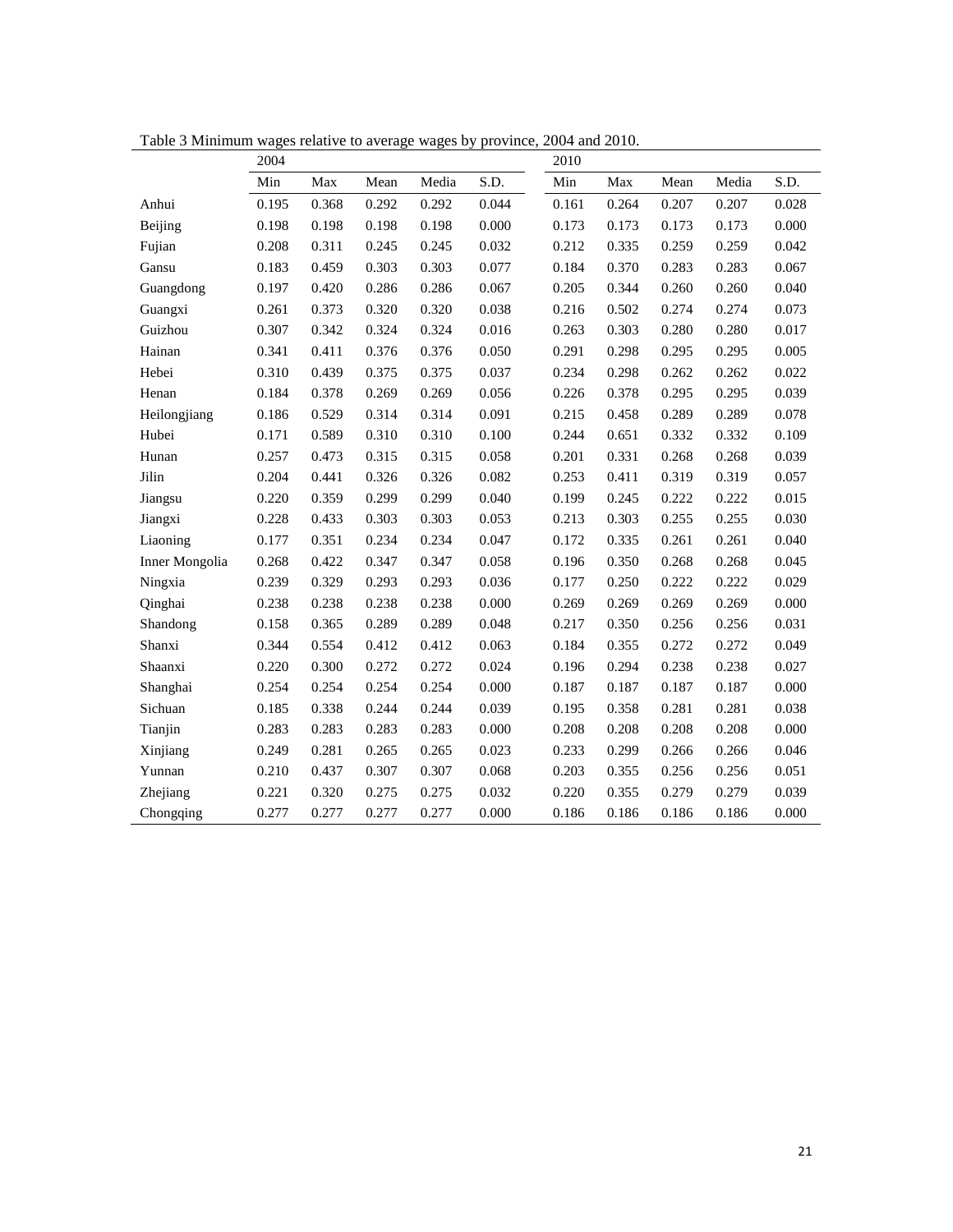|      |             | Monthly MW     |      |             | Monthly Wage   |      | MW/Monthly Wage |                |       |  |
|------|-------------|----------------|------|-------------|----------------|------|-----------------|----------------|-------|--|
| year | <b>EAST</b> | <b>CENTRAL</b> | WEST | <b>EAST</b> | <b>CENTRAL</b> | WEST | EAST            | <b>CENTRAL</b> | WEST  |  |
| 2004 | 448         | 344            | 351  | 1673        | 1171           | 1305 | 0.268           | 0.294          | 0.273 |  |
| 2005 | 503         | 378            | 389  | 1882        | 1340           | 1455 | 0.267           | 0.282          | 0.261 |  |
| 2006 | 586         | 419            | 472  | 2125        | 1533           | 1748 | 0.276           | 0.273          | 0.274 |  |
| 2007 | 635         | 503            | 515  | 2505        | 1833           | 2038 | 0.253           | 0.274          | 0.248 |  |
| 2008 | 715         | 557            | 574  | 2893        | 2117           | 2354 | 0.247           | 0.263          | 0.244 |  |
| 2009 | 725         | 543            | 578  | 3214        | 2340           | 2694 | 0.225           | 0.232          | 0.214 |  |
| 2010 | 869         | 706            | 746  | 3619        | 2786           | 3076 | 0.240           | 0.253          | 0.220 |  |

<span id="page-23-0"></span>Table 4 (Relative) minimum wages by region

<span id="page-23-1"></span>Table 5 Decomposing the regional variation of minimum wages

|                           | Variation across | City variation  | Country variation |
|---------------------------|------------------|-----------------|-------------------|
|                           | province         | within province | within city       |
| Minimum Wage              | 60.40%           | 30.75%          | 8.86%             |
| Average Wage              | 39.23%           | 60.77%          | $0.00\%$          |
| Minimum Wage/Average Wage | 33.93%           | 58.13%          | 7.93%             |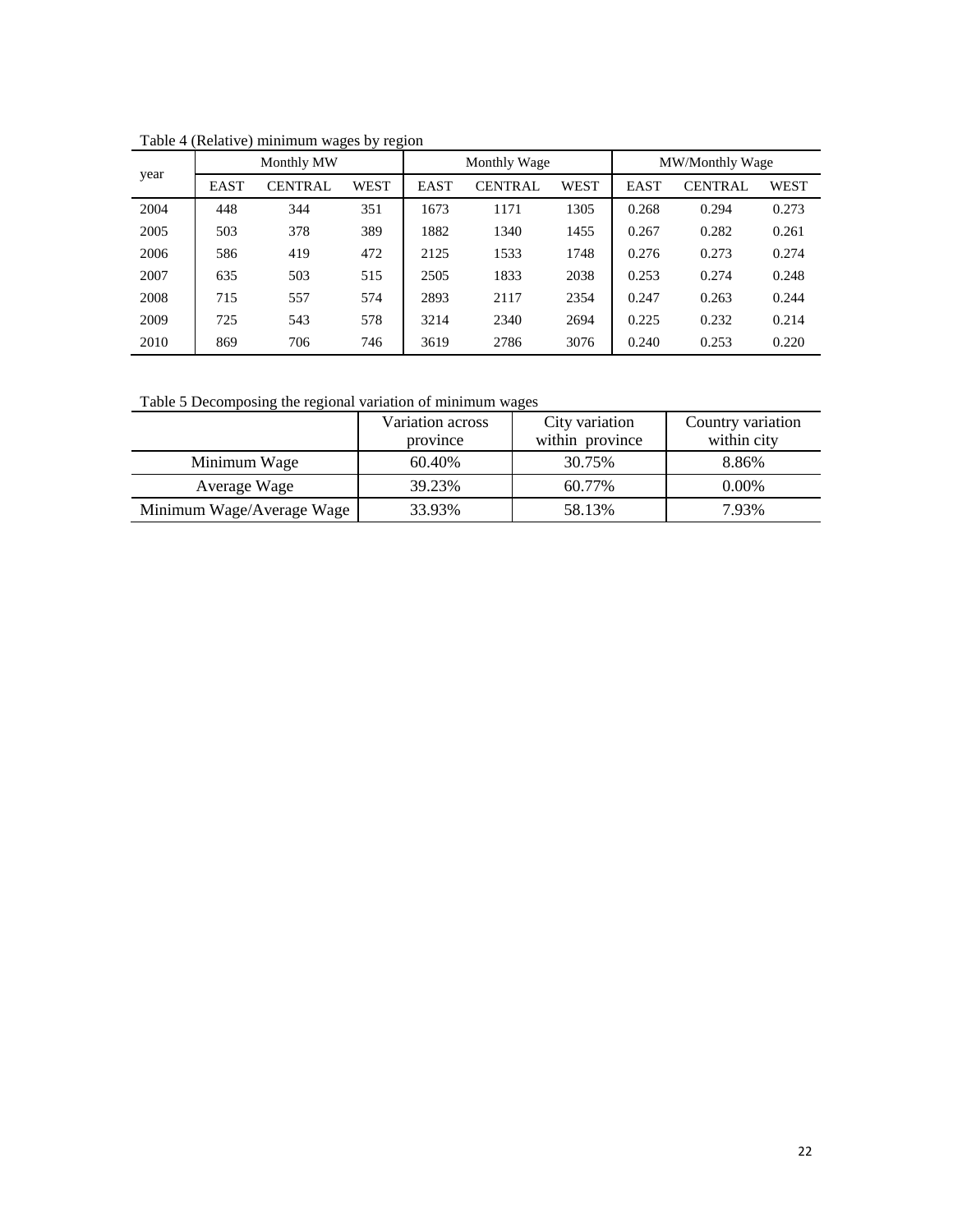<span id="page-24-0"></span>

|                                  | Dep var. $=$ |                                         |             |            |             |                                        |             |            |
|----------------------------------|--------------|-----------------------------------------|-------------|------------|-------------|----------------------------------------|-------------|------------|
|                                  |              | Log(highest minimum wage within a city) |             |            |             | Log(lowest minimum wage within a city) |             |            |
|                                  | (1)          | (2)                                     | (3)         | (4)        | (5)         | (6)                                    | (7)         | (8)        |
| Ln(GDP per capita)               | $0.138***$   | $0.103***$                              | $0.0389***$ | 0.00738    | $0.128***$  | $0.0711**$                             | 0.0147      | $-0.00956$ |
|                                  | (0.0239)     | (0.0328)                                | (0.0138)    | (0.0216)   | (0.0229)    | (0.0311)                               | (0.0205)    | (0.0298)   |
| Employment rate                  | $-0.120$     | $-0.152$                                | 0.0292      | 0.0314     | $-0.212$    | $-0.234$                               | 0.0365      | 0.0433     |
|                                  | (0.162)      | (0.191)                                 | (0.0879)    | (0.174)    | (0.138)     | (0.168)                                | (0.116)     | (0.229)    |
| GDP growth rate                  | $-0.221*$    | $-0.272**$                              | $-0.118*$   | $-0.00639$ | $-0.0390$   | $-0.174$                               | $-0.0834$   | 0.0120     |
|                                  | (0.113)      | (0.115)                                 | (0.0675)    | (0.0832)   | (0.145)     | (0.163)                                | (0.0950)    | (0.0920)   |
| Tertiary sector share            | $0.280***$   | $0.225***$                              | $0.0680**$  | $-0.136$   | $0.262***$  | $0.181*$                               | $-0.0252$   | $-0.102$   |
|                                  | (0.0672)     | (0.0731)                                | (0.0287)    | (0.0897)   | (0.0919)    | (0.0941)                               | (0.0551)    | (0.117)    |
| Private employment share         | $-0.137$     | $-0.244**$                              | 0.0378      | $-0.0249$  | $-0.105$    | $-0.196$                               | 0.0150      | 0.0259     |
|                                  | (0.0934)     | (0.0922)                                | (0.0459)    | (0.0580)   | (0.127)     | (0.120)                                | (0.0629)    | (0.0535)   |
| FDI share in GDP                 | $0.515*$     | 0.394                                   | $0.401*$    | 0.166      | 0.429       | 0.173                                  | 0.361       | 0.299      |
|                                  | (0.276)      | (0.316)                                 | (0.198)     | (0.124)    | (0.384)     | (0.400)                                | (0.265)     | (0.190)    |
| Fiscal expenditure/GDP           | $-0.138$     | $-0.0891$                               | $-0.119*$   | $-0.0815$  | 0.164       | 0.191                                  | $0.114*$    | $-0.0433$  |
|                                  | (0.161)      | (0.154)                                 | (0.0656)    | (0.111)    | (0.174)     | (0.159)                                | (0.0604)    | (0.133)    |
| Service sector/GDP               | 0.867        | 0.663                                   | 0.0892      | $-0.203$   | 0.327       | 0.675                                  | $-0.0169$   | 0.178      |
|                                  | (1.184)      | (1.073)                                 | (0.586)     | (0.684)    | (1.361)     | (1.334)                                | (0.538)     | (0.844)    |
| Per capita number of enterprises | $0.0159***$  | $0.00916***$                            | $0.00186*$  | $-0.00475$ | $0.0200***$ | $0.00944***$                           | 0.00323     | $-0.00573$ |
|                                  | (0.00360)    | (0.00303)                               | (0.00102)   | (0.00400)  | (0.00437)   | (0.00336)                              | (0.00208)   | (0.00546)  |
| Ln(consumption per capita)_rural |              | 0.00858                                 | 0.0323      | 0.00291    |             | $0.110**$                              | $0.0993***$ | 0.0643     |
|                                  |              | (0.0434)                                | (0.0194)    | (0.0370)   |             | (0.0468)                               | (0.0292)    | (0.0519)   |
| Ln(consumption per capita)_urban |              | $0.258***$                              | $0.217***$  | 0.0491     |             | $0.252***$                             | $0.151***$  | 0.0407     |
|                                  |              | (0.0712)                                | (0.0394)    | (0.0682)   |             | (0.0796)                               | (0.0361)    | (0.0773)   |
| Province dummies                 | no           | no                                      | yes         | no         | no          | no                                     | yes         | no         |
| City dummies                     | no           | no                                      | no          | yes        | no          | no                                     | no          | yes        |
| Year dummies                     | yes          | yes                                     | yes         | yes        | yes         | yes                                    | yes         | yes        |
| N                                | 2042         | 1866                                    | 1866        | 1866       | 2042        | 1866                                   | 1866        | 1866       |
| Adj. R-sq                        | 0.846        | 0.858                                   | 0.933       | 0.951      | 0.791       | 0.819                                  | 0.909       | 0.940      |

Table 6 The determinants of the minimum wages at the city level, OLS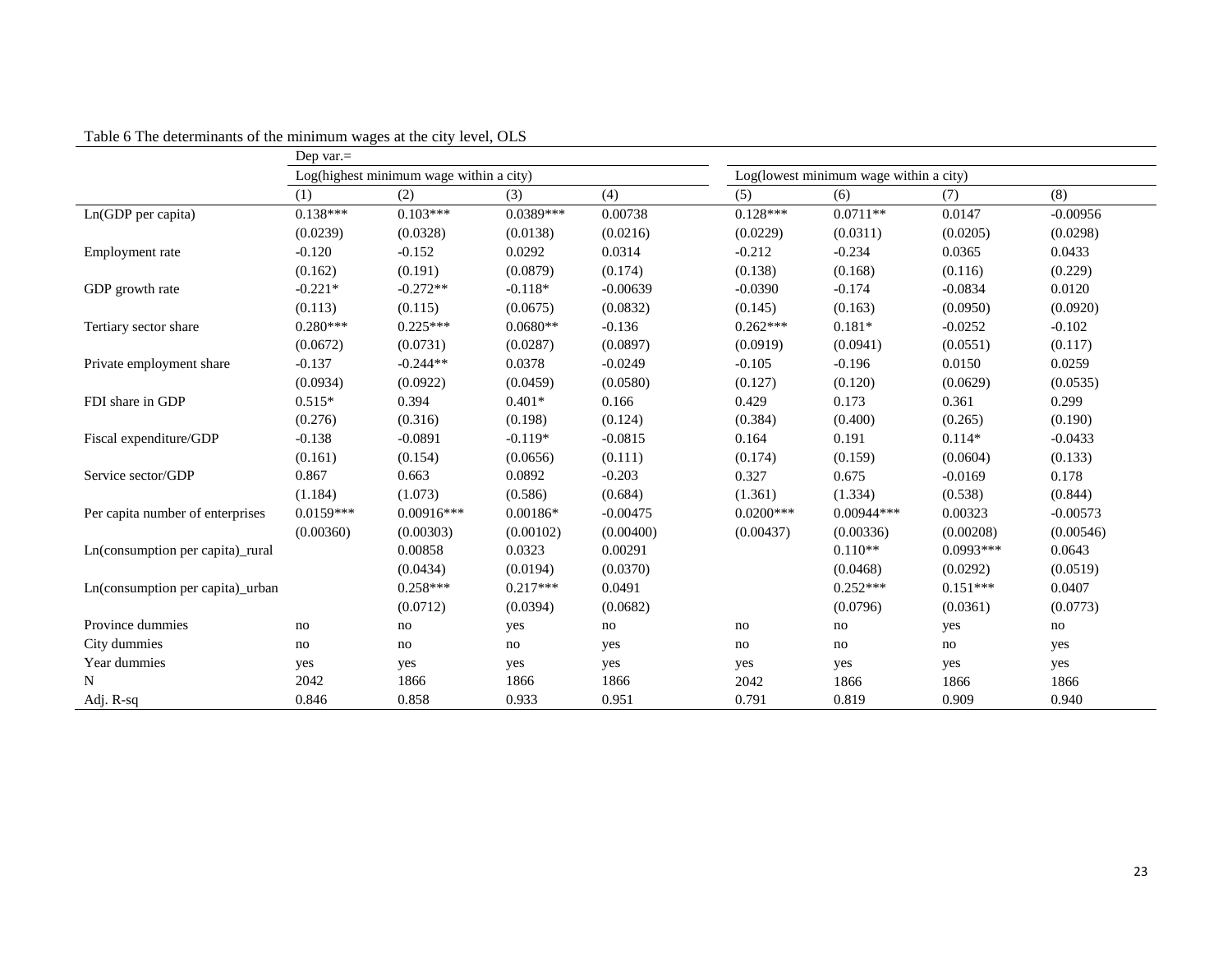<span id="page-25-0"></span>

|                                  | 2003      |            |           |             | 2009        |             |             |            |
|----------------------------------|-----------|------------|-----------|-------------|-------------|-------------|-------------|------------|
|                                  | max       | max        | min       | min         | max         | max         | min         | min        |
|                                  | (1)       | (2)        | (3)       | (4)         | (5)         | (6)         | (7)         | (8)        |
| Ln(GDP per capita)               | $0.109**$ | $0.0494**$ | $0.0818*$ | 0.0230      | $0.115***$  | $0.0502**$  | $0.0802**$  | 0.0307     |
|                                  | (0.0409)  | (0.0209)   | (0.0479)  | (0.0239)    | (0.0287)    | (0.0183)    | (0.0297)    | (0.0217)   |
| Employment rate                  | $-0.484*$ | $-0.203$   | $-0.612*$ | $-0.141$    | 0.0778      | 0.140       | 0.193       | 0.167      |
|                                  | (0.274)   | (0.169)    | (0.318)   | (0.124)     | (0.177)     | (0.0876)    | (0.199)     | (0.142)    |
| GDP growth rate                  | $-0.448$  | $-0.232*$  | $-0.260$  | $-0.00420$  | $-0.666***$ | $-0.221***$ | $-0.570**$  | $-0.318*$  |
|                                  | (0.322)   | (0.129)    | (0.352)   | (0.133)     | (0.197)     | (0.0708)    | (0.220)     | (0.183)    |
| Tertiary sector share            | 0.0458    | $-0.00792$ | 0.0403    | $-0.0464$   | $0.367***$  | $0.155***$  | $0.324**$   | 0.0729     |
|                                  | (0.0981)  | (0.0582)   | (0.135)   | (0.0486)    | (0.0948)    | (0.0558)    | (0.126)     | (0.105)    |
| Private employment share         | $-0.104$  | 0.0834     | $-0.260$  | $-0.209**$  | $-0.278**$  | $-0.0547$   | $-0.134$    | 0.0402     |
|                                  | (0.272)   | (0.132)    | (0.341)   | (0.0867)    | (0.109)     | (0.0688)    | (0.135)     | (0.0923)   |
| FDI share in GDP                 | 0.524     | $0.656***$ | 0.330     | $0.700***$  | $-0.266$    | 0.113       | $-0.818*$   | $-0.0560$  |
|                                  | (0.387)   | (0.206)    | (0.415)   | (0.234)     | (0.383)     | (0.205)     | (0.415)     | (0.327)    |
| Fiscal expenditure/GDP           | $-0.197$  | $-0.154$   | 0.349     | 0.133       | $-0.0715$   | $-0.0678$   | 0.130       | 0.0892     |
|                                  | (0.314)   | (0.144)    | (0.313)   | (0.114)     | (0.104)     | (0.0940)    | (0.0990)    | (0.0873)   |
| Service sector/GDP               | 0.612     | 0.811      | $-0.500$  | 0.737       | 0.599       | $-0.362$    | $-0.501$    | $-0.768$   |
|                                  | (2.133)   | (0.809)    | (2.090)   | (0.597)     | (0.806)     | (0.799)     | (1.350)     | (1.056)    |
| Per capita number of enterprises | 0.0109    | 0.00512    | 0.00890   | $0.00940**$ | $0.0101***$ | $0.00331**$ | $0.0108***$ | $0.00490*$ |
|                                  | (0.00869) | (0.00405)  | (0.00884) | (0.00454)   | (0.00345)   | (0.00142)   | (0.00391)   | (0.00264)  |
| Ln(consumption per capita)_rural | 0.0135    | $-0.00786$ | $0.119**$ | $0.103**$   | 0.00467     | 0.0415      | $0.100*$    | $0.0944**$ |
|                                  | (0.0429)  | (0.0303)   | (0.0519)  | (0.0437)    | (0.0428)    | (0.0248)    | (0.0529)    | (0.0381)   |
| Ln(consumption per capita) urban | $0.245**$ | $0.192***$ | $0.293**$ | 0.0563      | 0.110       | $0.157***$  | 0.0690      | 0.0572     |
|                                  | (0.109)   | (0.0602)   | (0.124)   | (0.0607)    | (0.0736)    | (0.0381)    | (0.0869)    | (0.0488)   |
| prov                             | no        | yes        | no        | yes         | no          | yes         | no          | yes        |
| $\mathbf N$                      | 240       | 240        | 240       | 240         | 262         | 262         | 262         | 262        |
| Adj. R-sq                        | 0.513     | 0.881      | 0.479     | 0.899       | 0.591       | 0.853       | 0.460       | 0.763      |

Table 7 The determinants of minimum wages in 2003 and 2009, OLS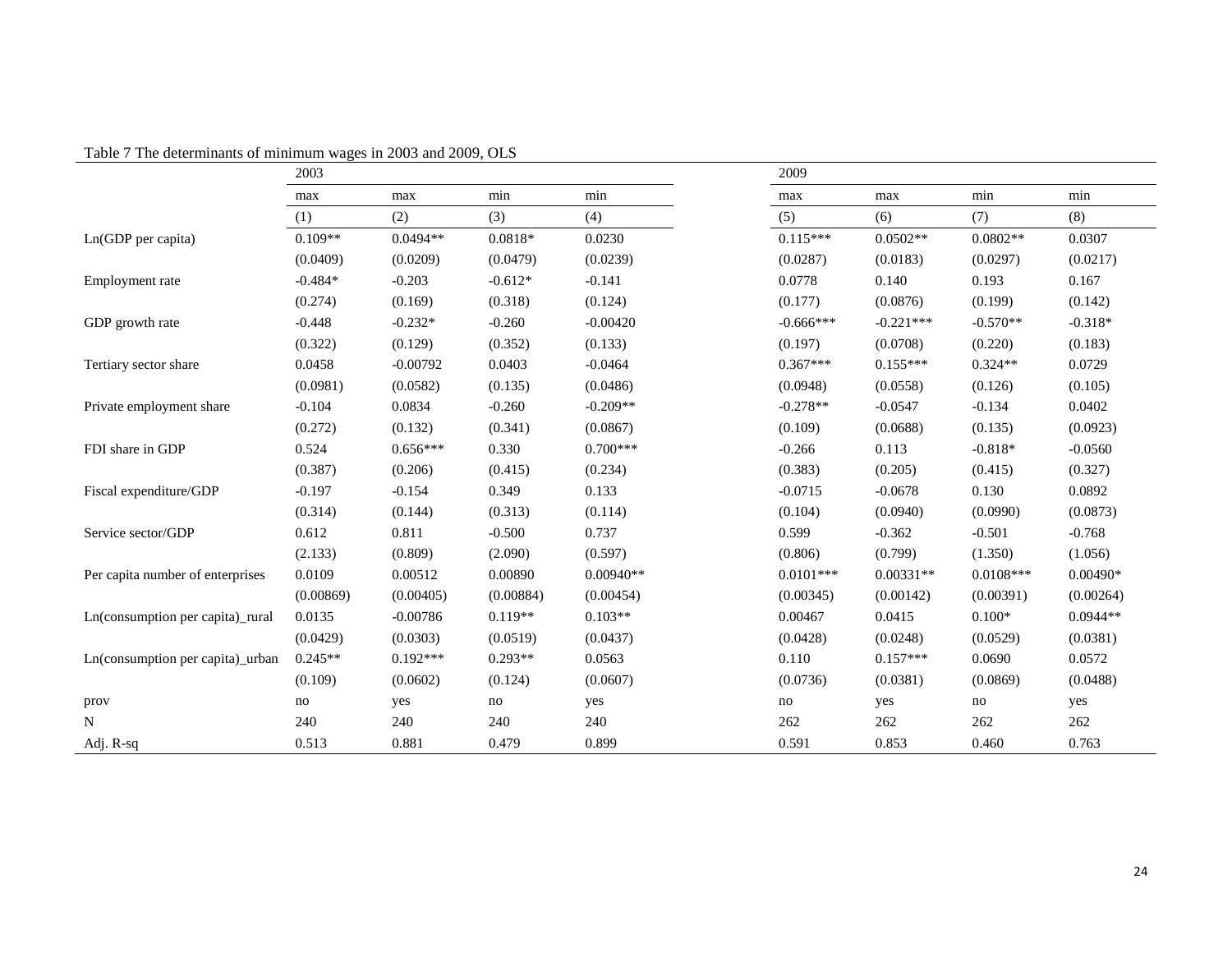<span id="page-26-0"></span>

|                                  | Dep var. $=$  |              |                                                      |              |                |               |                                                      |             |
|----------------------------------|---------------|--------------|------------------------------------------------------|--------------|----------------|---------------|------------------------------------------------------|-------------|
|                                  |               |              | Log(highest minimum wage within a city/average wage) |              |                |               | Log(highest minimum wage within a city/average wage) |             |
|                                  | (1)           | (2)          | (3)                                                  | (4)          | (5)            | (6)           | (7)                                                  | (8)         |
| $Ln(GDP$ per capita)             | $-0.00458***$ | $-0.00126$   | $-0.00324***$                                        | $-0.000811$  | $-0.00447***$  | $-0.00168*$   | $-0.00336***$                                        | $-0.00111$  |
|                                  | (0.000465)    | (0.000787)   | (0.000687)                                           | (0.000875)   | (0.000421)     | (0.000944)    | (0.000606)                                           | (0.000941)  |
| Employment rate                  | 0.00127       | 0.0118       | $-0.00278$                                           | 0.00690      | 0.00106        | $0.0143*$     | $-0.00144$                                           | 0.00712     |
|                                  | (0.00485)     | (0.00890)    | (0.00605)                                            | (0.0115)     | (0.00396)      | (0.00805)     | (0.00523)                                            | (0.0109)    |
| GDP growth rate                  | $-0.00330$    | $-0.00552$   | $-0.00269$                                           | $-0.00405$   | $-0.00269$     | $-0.00489$    | $-0.00189$                                           | $-0.00362$  |
|                                  | (0.00449)     | (0.00359)    | (0.00446)                                            | (0.00378)    | (0.00414)      | (0.00329)     | (0.00405)                                            | (0.00342)   |
| Tertiary sector share            | $-0.00146$    | $-0.00446$   | $-0.00133$                                           | $-0.00368$   | $-0.00274$     | $-0.00268$    | $-0.00268$                                           | $-0.00202$  |
|                                  | (0.00193)     | (0.00322)    | (0.00196)                                            | (0.00342)    | (0.00195)      | (0.00350)     | (0.00194)                                            | (0.00356)   |
| Private employment share         | $-0.00199$    | $-0.00185$   | $-0.000602$                                          | $-0.00271$   | $-0.00303*$    | $-0.00114$    | $-0.00124$                                           | $-0.00163$  |
|                                  | (0.00178)     | (0.00280)    | (0.00187)                                            | (0.00362)    | (0.00169)      | (0.00240)     | (0.00195)                                            | (0.00298)   |
| FDI share in GDP                 | 0.00755       | 0.00387      | $0.00944*$                                           | $-0.000662$  | 0.00763        | 0.00721       | 0.00874                                              | 0.00220     |
|                                  | (0.00470)     | (0.00523)    | (0.00513)                                            | (0.00547)    | (0.00516)      | (0.00553)     | (0.00567)                                            | (0.00585)   |
| Fiscal expenditure/GDP           | $-0.0124***$  | $-0.0113***$ | $-0.0123***$                                         | $-0.00783**$ | $-0.00697*$    | $-0.00885***$ | $-0.00652*$                                          | $-0.00629*$ |
|                                  | (0.00377)     | (0.00326)    | (0.00338)                                            | (0.00357)    | (0.00379)      | (0.00310)     | (0.00325)                                            | (0.00338)   |
| Service sector/GDP               | 0.0181        | 0.00900      | 0.0442                                               | 0.0190       | 0.0124         | 0.0000916     | 0.0342                                               | 0.0197      |
|                                  | (0.0308)      | (0.0508)     | (0.0358)                                             | (0.0556)     | (0.0228)       | (0.0459)      | (0.0279)                                             | (0.0501)    |
| Per capita number of enterprises | $0.000289***$ | 0.000206     | $0.000334***$                                        | 0.000194     | $0.000303$ *** | 0.000162      | $0.000325***$                                        | 0.000142    |
|                                  | (0.0000956)   | (0.000146)   | (0.000105)                                           | (0.000177)   | (0.0000655)    | (0.000134)    | (0.0000677)                                          | (0.000170)  |
| Ln(consumption per capita) rural |               |              | $-0.000166$                                          | $-0.000602$  |                |               | 0.00122                                              | 0.000700    |
|                                  |               |              | (0.000949)                                           | (0.00203)    |                |               | (0.00101)                                            | (0.00215)   |
| Ln(consumption per capita) urban |               |              | $-0.00456**$                                         | $-0.00631**$ |                |               | $-0.00531***$                                        | $-0.00552*$ |
|                                  |               |              | (0.00206)                                            | (0.00305)    |                |               | (0.00159)                                            | (0.00297)   |
| Province dummies                 | no            | yes          | no                                                   | yes          | no             | yes           | no                                                   | yes         |
| N                                | 2033          | 2033         | 1862                                                 | 1862         | 2033           | 2033          | 1862                                                 | 1862        |
| Adj. R-sq                        | 0.260         | 0.432        | 0.263                                                | 0.390        | 0.273          | 0.459         | 0.247                                                | 0.396       |

Table 8 The determinants of the *relative* minimum wages, OLS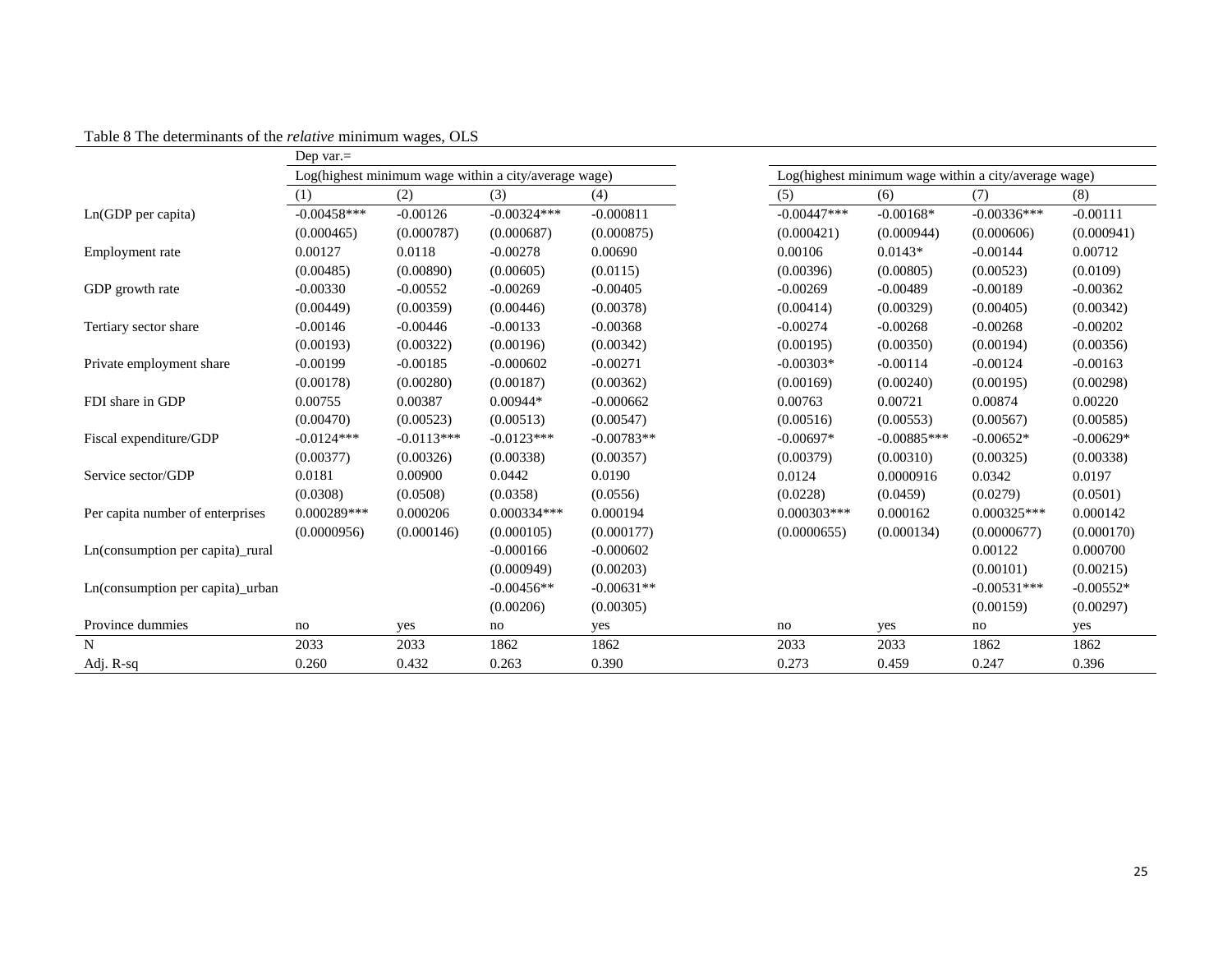<span id="page-27-0"></span>

|                                  | 2003         |              |              |                | 2009          |               |               |               |
|----------------------------------|--------------|--------------|--------------|----------------|---------------|---------------|---------------|---------------|
|                                  | max          | max          | min          | min            | max           | max           | min           | min           |
|                                  | (1)          | (2)          | (3)          | (4)            | (5)           | (6)           | (7)           | (8)           |
| Ln(GDP per capita)               | $-0.0000853$ | $-0.00216**$ | $-0.000730$  | $-0.00257***$  | $-0.00241**$  | $-0.00374***$ | $-0.00280***$ | $-0.00368***$ |
|                                  | (0.00131)    | (0.00101)    | (0.000992)   | (0.000732)     | (0.000877)    | (0.000869)    | (0.000723)    | (0.000792)    |
| Employment rate                  | $-0.0242**$  | $-0.0163**$  | $-0.0224**$  | $-0.0111*$     | 0.00448       | 0.000359      | 0.00641       | 0.00170       |
|                                  | (0.0104)     | (0.00744)    | (0.00847)    | (0.00561)      | (0.00517)     | (0.00615)     | (0.00518)     | (0.00531)     |
| GDP growth rate                  | $-0.0109$    | $-0.00231$   | $-0.00476$   | 0.00356        | 0.000781      | 0.00807       | 0.00361       | 0.00534       |
|                                  | (0.0118)     | (0.00807)    | (0.0103)     | (0.00706)      | (0.00827)     | (0.00748)     | (0.00852)     | (0.00719)     |
| Tertiary sector share            | $-0.00402$   | $-0.00193$   | $-0.00290$   | $-0.00164$     | $-0.00279$    | $-0.00529*$   | $-0.00296$    | $-0.00583**$  |
|                                  | (0.00317)    | (0.00319)    | (0.00297)    | (0.00247)      | (0.00453)     | (0.00293)     | (0.00369)     | (0.00263)     |
| Private employment share         | 0.00403      | 0.000513     | $-0.000623$  | $-0.00600**$   | $-0.00886***$ | $-0.00528*$   | $-0.00493*$   | $-0.00291$    |
|                                  | (0.00745)    | (0.00348)    | (0.00717)    | (0.00288)      | (0.00245)     | (0.00259)     | (0.00274)     | (0.00272)     |
| FDI share in GDP                 | 0.0223       | 0.0104       | 0.0162       | 0.0101         | 0.00870       | 0.00822       | $-0.00162$    | 0.00441       |
|                                  | (0.0135)     | (0.00958)    | (0.0118)     | (0.00717)      | (0.0123)      | (0.0113)      | (0.0101)      | (0.00866)     |
| Fiscal expenditure/GDP           | $-0.0260***$ | $-0.0218***$ | $-0.0123*$   | $-0.0140**$    | $-0.00689$    | $-0.00537$    | $-0.00301$    | $-0.00215$    |
|                                  | (0.00821)    | (0.00748)    | (0.00671)    | (0.00554)      | (0.00467)     | (0.00417)     | (0.00411)     | (0.00436)     |
| Service sector/GDP               | 0.0935       | $0.0833*$    | 0.0534       | $0.0675*$      | $0.0998*$     | $0.106***$    | 0.0595        | $0.0810**$    |
|                                  | (0.0574)     | (0.0415)     | (0.0433)     | (0.0336)       | (0.0516)      | (0.0358)      | (0.0471)      | (0.0331)      |
| Per capita number of enterprises | 0.000392     | $0.000558*$  | 0.000312*    | $0.000602$ *** | $0.000330***$ | $0.000270***$ | $0.000295***$ | $0.000272***$ |
|                                  | (0.000238)   | (0.000287)   | (0.000168)   | (0.000175)     | (0.0000752)   | (0.0000770)   | (0.0000761)   | (0.0000682)   |
| Ln(consumption per capita)_rural | $-0.000874$  | $-0.000248$  | 0.00172      | 0.00235        | $-0.00288**$  | $-0.00153$    | $-0.000929$   | $-0.000476$   |
|                                  | (0.00180)    | (0.00187)    | (0.00173)    | (0.00181)      | (0.00115)     | (0.00116)     | (0.00129)     | (0.00129)     |
| Ln(consumption per capita)_urban | $-0.0125***$ | $-0.0102**$  | $-0.0104***$ | $-0.0123***$   | $-0.00152$    | 0.000929      | $-0.00160$    | $-0.000933$   |
|                                  | (0.00336)    | (0.00381)    | (0.00313)    | (0.00299)      | (0.00175)     | (0.00240)     | (0.00202)     | (0.00212)     |
| prov                             | no           | yes          | no           | yes            | no            | yes           | no            | yes           |
| N                                | 240          | 240          | 240          | 240            | 258           | 258           | 258           | 258           |
| Adj. R-sq                        | 0.251        | 0.488        | 0.234        | 0.529          | 0.135         | 0.450         | 0.095         | 0.401         |

Table 9 The determinants of the relative minimum wages in 2003 and 2009, OLS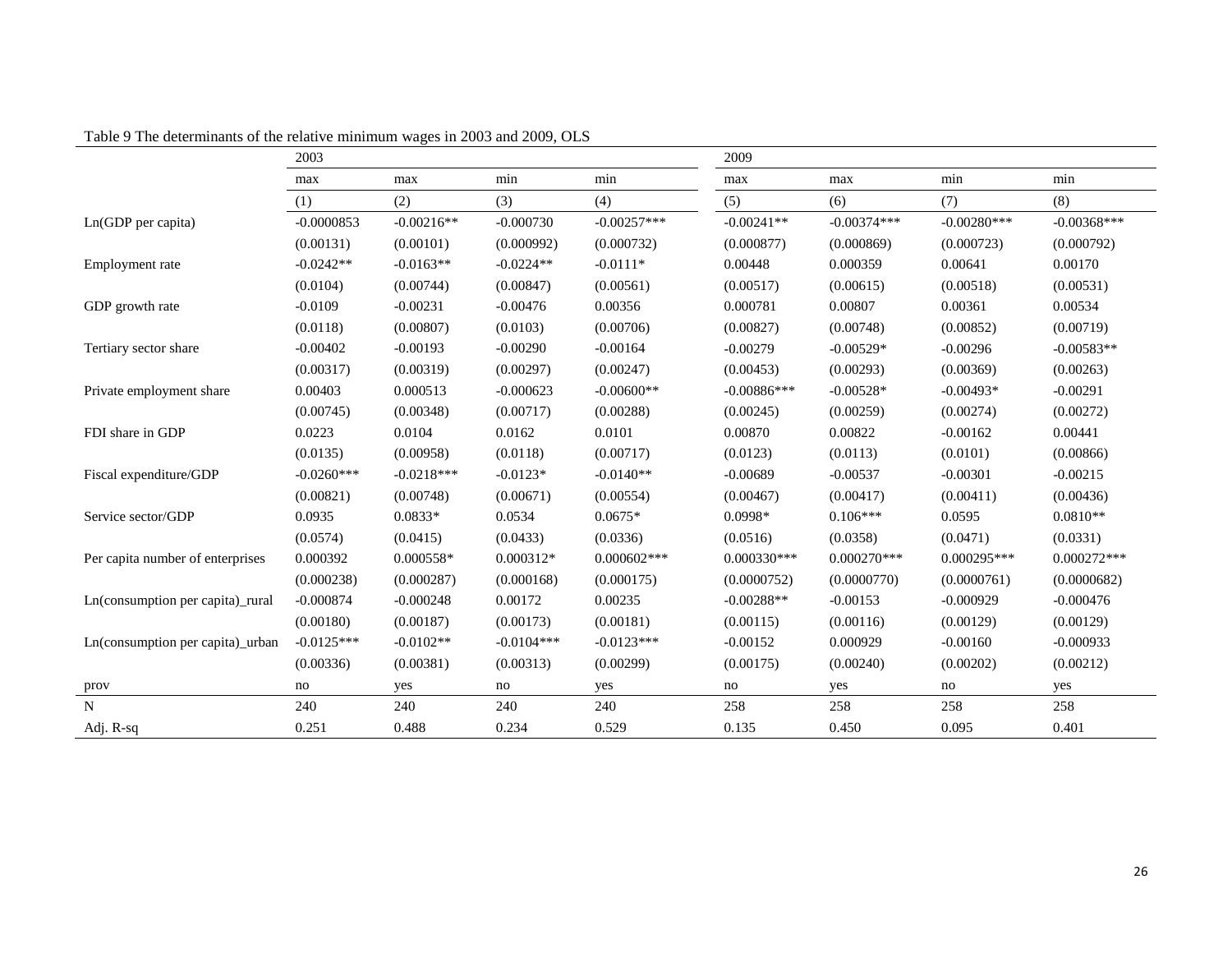<span id="page-28-0"></span>

| Table 10 Month when new minimum wage implemented |  |
|--------------------------------------------------|--|
|                                                  |  |

| rable To Month when hew infinition wage implemented | 1995         | 1996           | 1997         | 1998     | 1999         | 2000     | 2001     | 2002     | 2003     | 2004     | 2005     | 2006     | 2007 |
|-----------------------------------------------------|--------------|----------------|--------------|----------|--------------|----------|----------|----------|----------|----------|----------|----------|------|
| January                                             | 12           |                | 8            | 8        | 4            | 4        | 3        | 5        | 6        | 6        | 5        |          | ◠    |
| February                                            |              |                | 0            | $\Omega$ | $\Omega$     | $\Omega$ | $\Omega$ | $\Omega$ | $\Omega$ |          |          | $\Omega$ |      |
| March                                               | $\Omega$     |                |              |          |              |          |          |          | 3        |          |          |          |      |
| April                                               |              | າ              |              |          |              | 0        |          |          | $\Omega$ | $\Omega$ | 0        |          |      |
| May                                                 |              |                |              |          | $\sim$       |          | 3        |          |          |          | ◠        |          |      |
| June                                                |              |                |              |          | $\Omega$     | $\Omega$ | $\Omega$ | $\Omega$ | $\Omega$ | $\Omega$ | $\Omega$ | $\Omega$ |      |
| July                                                |              | 10             | 9            | 11       | 15           | 15       | 14       | 11       | 11       | 10       | 10       |          |      |
| August                                              | $\Omega$     | $\Omega$       | $\Omega$     | $\Omega$ | $\Omega$     | $\Omega$ | $\Omega$ | $\Omega$ | $\Omega$ | $\Omega$ | $\Omega$ | ↑        |      |
| September                                           | $\mathbf{0}$ |                |              |          |              |          | $\Omega$ |          | 3        |          |          | 6        |      |
| October                                             |              |                | ◠            | ↑        | 3            |          |          |          | 6        | 8        | 6        |          |      |
| November                                            | $\Omega$     | $\Omega$       | $\Omega$     | $\Omega$ | $\Omega$     | $\Omega$ | $\Omega$ | $\Omega$ | $\Omega$ |          | ↑        |          |      |
| December                                            | $\Omega$     | $\overline{0}$ | $\mathbf{0}$ | $\theta$ | $\mathbf{0}$ |          |          |          |          | 0        |          |          |      |
| Total                                               | 28           | 29             | 30           | 30       | 30           | 30       | 30       | 31       | 31       | 31       | 31       | 31       | 31   |

#### <span id="page-28-1"></span>Table 11 Factors determine the adjustment month within a year

|                  | Dependent variable $=$ month of mw adjustment |          |           |           |                     |  |  |  |  |
|------------------|-----------------------------------------------|----------|-----------|-----------|---------------------|--|--|--|--|
|                  | (1)                                           | (2)      | (3)       | (4)       | (5)                 |  |  |  |  |
| lgdppc           | 0.0206                                        | 0.00497  | 0.301     | $0.499**$ | 0.379               |  |  |  |  |
|                  | (0.355)                                       | (0.457)  | (0.184)   | (0.227)   | (0.586)             |  |  |  |  |
| emprate          | $-4.631$                                      | $-4.075$ | $-1.744$  | $-2.483$  | $-7.324$            |  |  |  |  |
|                  | (3.199)                                       | (2.669)  | (1.199)   | (1.468)   | (5.017)             |  |  |  |  |
| ir_gap           | $-3.051$                                      | $-1.974$ | $-0.657$  | $-0.586$  | $-0.417$            |  |  |  |  |
|                  | (4.172)                                       | (4.654)  | (2.620)   | (2.611)   | (3.522)             |  |  |  |  |
| tertiary         | $-0.853$                                      | $-1.072$ | $-0.257$  | $-0.299$  | $-3.226$            |  |  |  |  |
|                  | (1.915)                                       | (2.092)  | (0.593)   | (0.595)   | (2.756)             |  |  |  |  |
| priemp           | $-2.468$                                      | $-3.692$ | 0.444     | $-0.225$  | $-0.738$            |  |  |  |  |
|                  | (2.102)                                       | (2.275)  | (0.905)   | (0.944)   | (1.415)             |  |  |  |  |
| fdish            | $-0.0863$                                     | 2.540    | $-0.0477$ | 3.086     | 3.198               |  |  |  |  |
|                  | (6.246)                                       | (7.013)  | (4.282)   | (5.396)   | (10.18)             |  |  |  |  |
| fiscexp          | 2.650                                         | 3.746    | 3.740***  | 2.956**   | 8.755**             |  |  |  |  |
|                  | (3.650)                                       | (4.066)  | (1.345)   | (1.374)   | (3.972)             |  |  |  |  |
| servicesh        | 44.69**                                       | 30.55*   | 11.97     | 6.510     | 12.85               |  |  |  |  |
|                  | (19.82)                                       | (16.42)  | (7.599)   | (8.289)   | (19.28)             |  |  |  |  |
| firmn            | 0.0213                                        | 0.00556  | $-0.0177$ | $-0.0403$ | $-0.178$            |  |  |  |  |
|                  | (0.0639)                                      | (0.0655) | (0.0219)  | (0.0254)  | (0.114)             |  |  |  |  |
| lcons_r          |                                               | 0.0438   |           | 0.445     | 0.719               |  |  |  |  |
|                  |                                               | (0.807)  |           | (0.564)   | (1.049)             |  |  |  |  |
| lcons_u          |                                               | $-0.105$ |           | $-0.893$  | $-4.388**$          |  |  |  |  |
|                  |                                               | (1.617)  |           | (0.939)   | (2.077)             |  |  |  |  |
| year dummies     | yes                                           | yes      | yes       | yes       | yes                 |  |  |  |  |
| province dummies | no                                            | no       | yes       | yes       | $\operatorname{no}$ |  |  |  |  |
| city dummies     | no                                            | no       | no        | no        | yes                 |  |  |  |  |
| $\overline{N}$   | 2042                                          | 1866     | 2042      | 1866      | 1866                |  |  |  |  |
| adj. R-sq        | 0.080                                         | 0.093    | 0.398     | 0.414     | 0.386               |  |  |  |  |